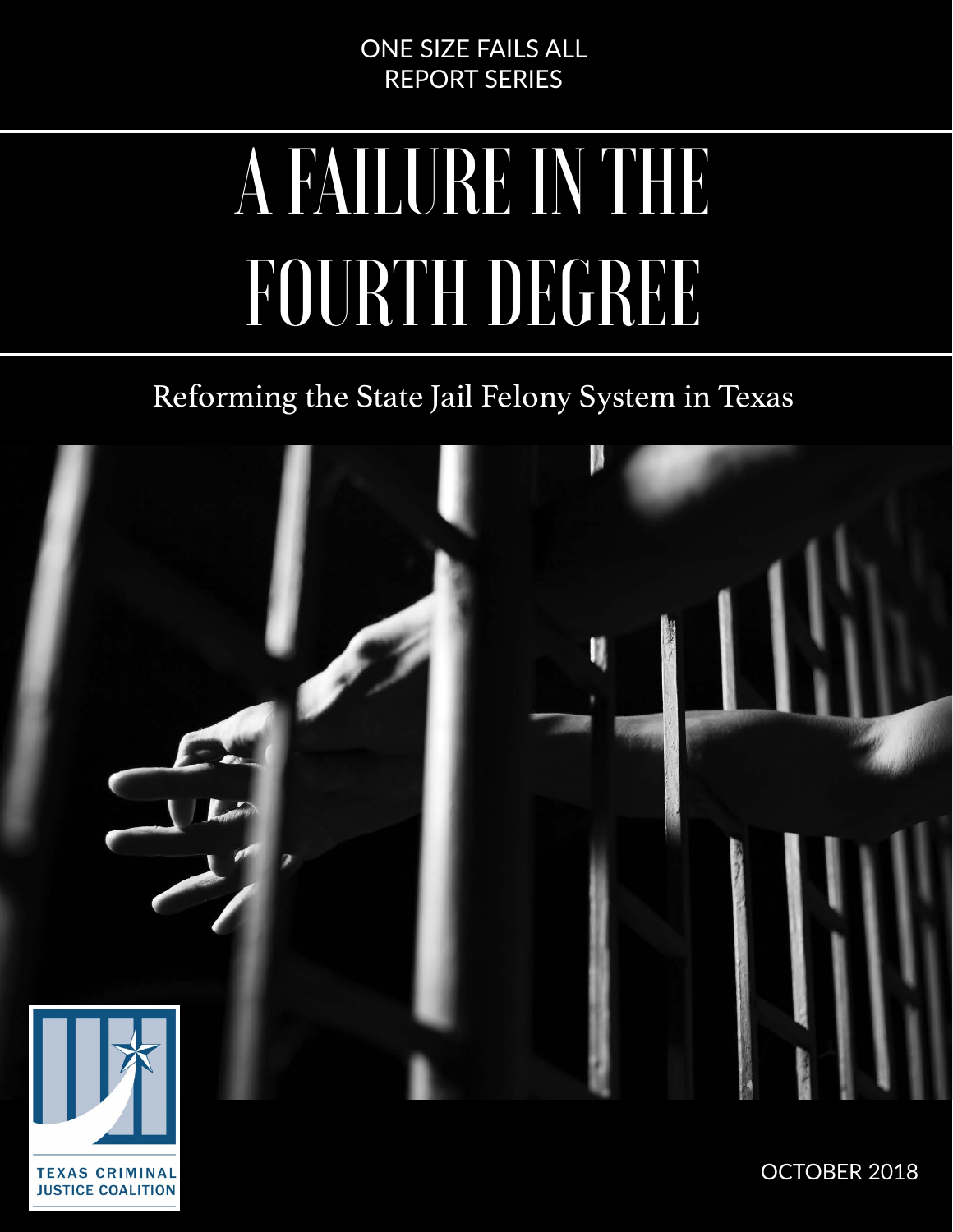

This series explores the failures of Texas' criminal justice system to adequately address the needs of undervalued and marginalized populations, including teenagers and young adults, people with substance use and mental health issues, the LGBTQ community, people without stable housing supports, and people with intellectual/developmental disabilities (I/DD). Not only are these populations failed by the justice system, but Texas families and communities are harmed as more people are driven into incarceration, and taxpayers are left to foot the bill for unsuccessful policies and practices. We urge you to join us in calling for reforms that will create healthy, safe, thriving Texas communities.

The Texas Criminal Justice Coalition advances solutions and builds coalitions to reduce mass incarceration and foster safer Texas communities.

© 2018 Texas Criminal Justice Coalition. All rights reserved. Any reproduction of the material herein must credit the Texas Criminal Justice Coalition. "A Failure in the Fourth Degree: Reforming the State Jail Felony System in Texas" is available from the Texas Criminal Justice Coalition at [www.TexasCJC.org.](http://www.TexasCJC.org)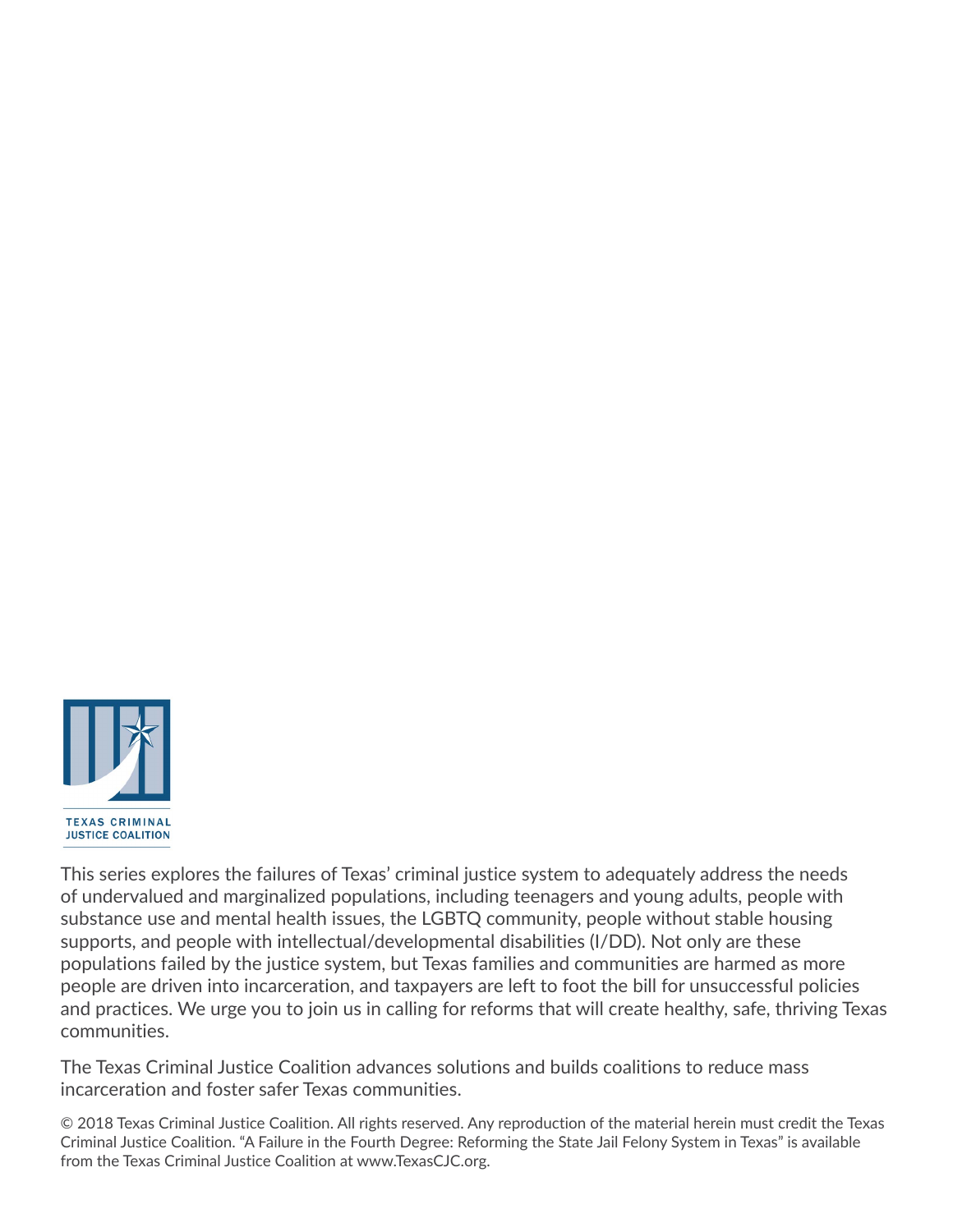ONE SIZE FAILS ALL REPORT SERIES

# A FAILURE IN THE FOURTH DEGREE

## Reforming the State Jail Felony System in Texas

**Author: Doug Smith,** *Senior Policy Analyst*

**Researcher: Dr. William R. Kelly,** *Director of the Center for Criminology and Criminal Justice Research at the University of Texas at Austin*

Designed by: Catherine Cunningham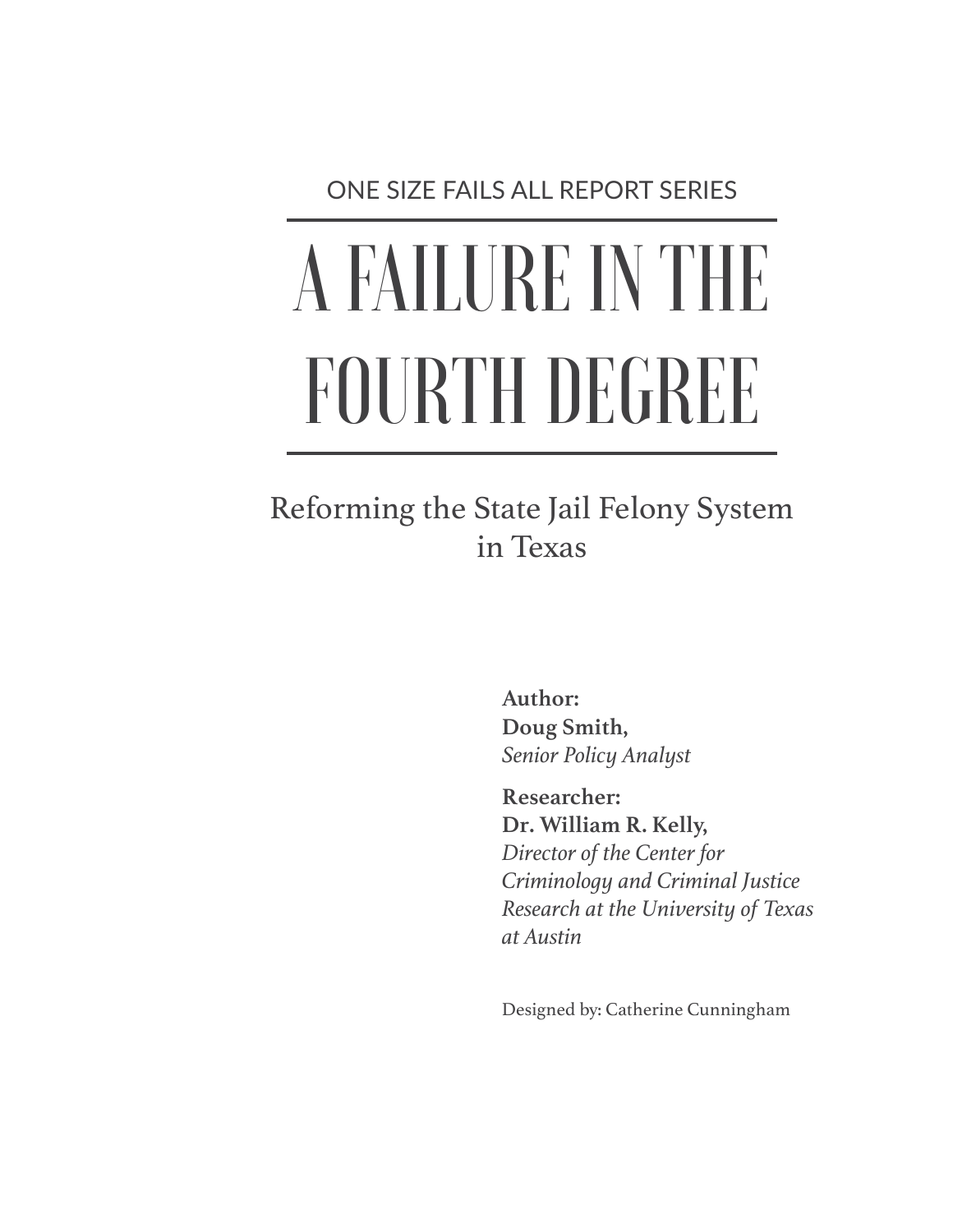# Background: State Jails Then and Now

It started as a groundbreaking reform, remarkable even by today's standards.

In the early 1990's, prison overcrowding in Texas had reached a tipping point, forcing the state to pass nearly \$2 billion in bonds for prison construction or risk having to pay counties to house people awaiting transfer to prison from county jail. At the same time, public pressure was mounting to increase the minimum sentence length for people convicted of violent and aggravated offenses,<sup>1</sup> a policy that would further strain prison capacity and set Texas on course to triple its prison population.

Yet, in the midst of this tough-on-crime wave that would usher in mass incarceration, lawmakers wanted to do something entirely different with respect to drug and nonviolent property offenses: decrease penalties and improve rehabilitation.

Texas created a new fourth degree felony category called the state jail felony.<sup>2</sup> The maximum sentence for these formerly third degree felonies dropped from ten to two years.

State jails were constructed near major population centers, which ultimately accounted for 75 percent of people committed to the facilities. The hope was that the units would be operated by counties, which would provide incarcerated individuals with rehabilitative services prior to releasing them back to the community.<sup>3</sup> Lawmakers also counted on judges to take a special interest in these cases and continue to supervise defendants on community supervision (probation) following their short term in state jail — a lofty aspiration at a time before the advent of drug and specialty courts[.4](#page-23-3)

Also unprecedented, lawmakers required people charged with first-time drug possession offenses to be automatically placed on probation rather than incarcerated, a bold effort to address drug use.

Under no circumstances did the original architects of the state jail system intend for people to be sentenced to incarceration without rehabilitative programming or community supervision. Yet, the system today strays from the original intent in key ways. Counties are largely uninvolved with the operation of state jails, and courts routinely sentence defendants to terms of incarceration with little to no rehabilitation, reentry programming, or postrelease supervision. In fact, of the 19,985 state jail discharges in 2016, only 87 people (0.4 percent) were released to community supervision.<sup>[5](#page-23-4)</sup>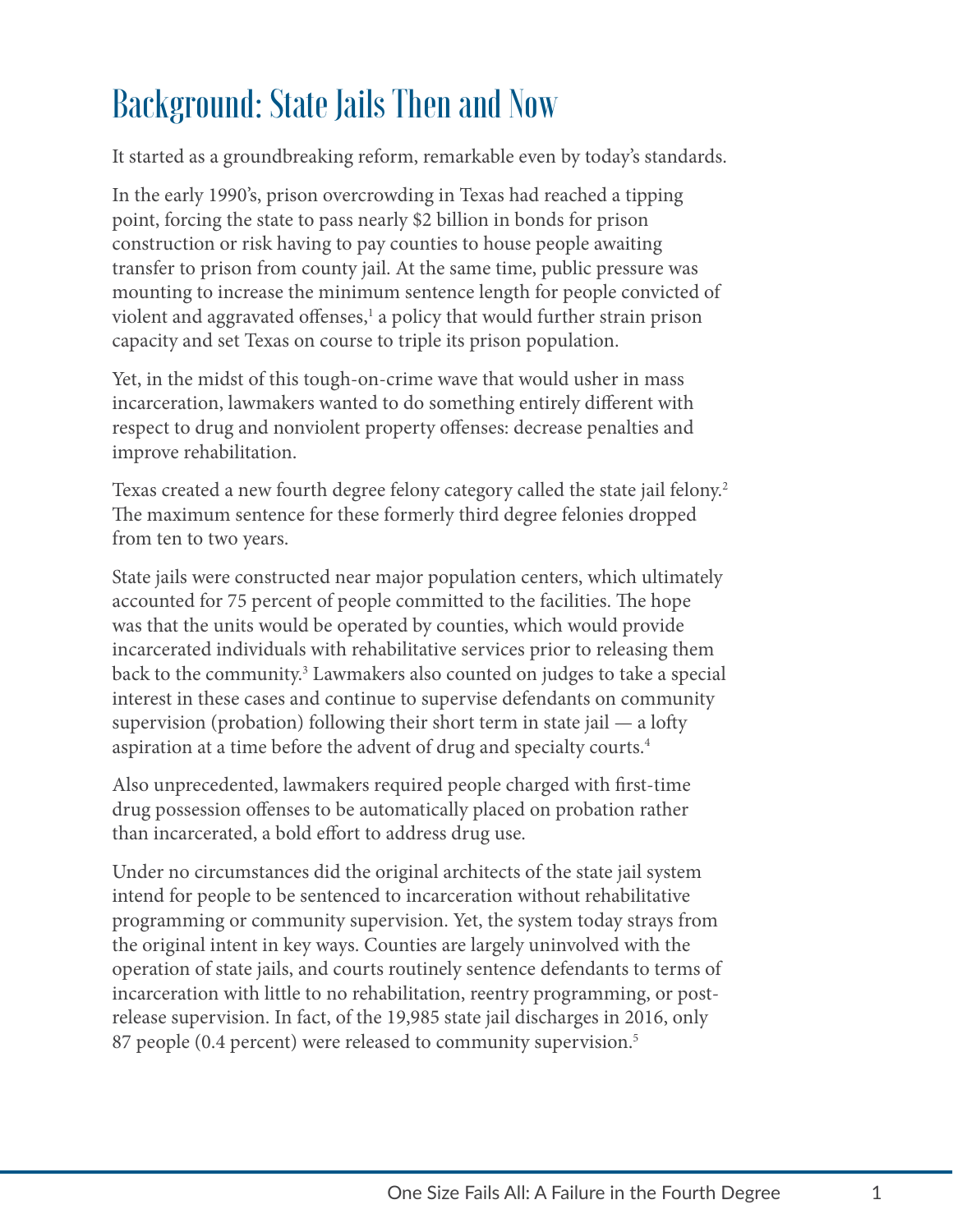The results have become inevitable: People released from state jails have the highest rate of re-offending of any population released from a state correctional institution in Texas. The most recent state jail re-arrest rate as reported by the Legislative Budget Board (LBB) is nearly 63 percent, compared to 4[6](#page-23-5) percent for prison releases.<sup>6</sup>



#### Recidivism Rates Based on Type of Correctional Population (Three-Year Follow-Up from Releases in FY 2013)

There have been some efforts to improve the state jail system. In 2011, the Texas Legislature passed House Bill 2649, which provides people with time credits (early release from state jail) for "diligent participation" in rehabilitative programming while incarcerated.<sup>7</sup> Prior to this legislation, people were required to serve the entirety of their sentence with no incentive to enroll in even the limited rehabilitative programming available inside facilities. HB 2649 incentivized state jail inmates to participate in programming by making them eligible to be released up to 20 percent earlier than expected. Unfortunately, not all judges grant this credit,<sup>[8](#page-23-7)</sup> and there are limited rehabilitative opportunities within state jails, thereby increasing the likelihood that people will simply continue to cycle in and out of the criminal justice system without having their underlying needs met.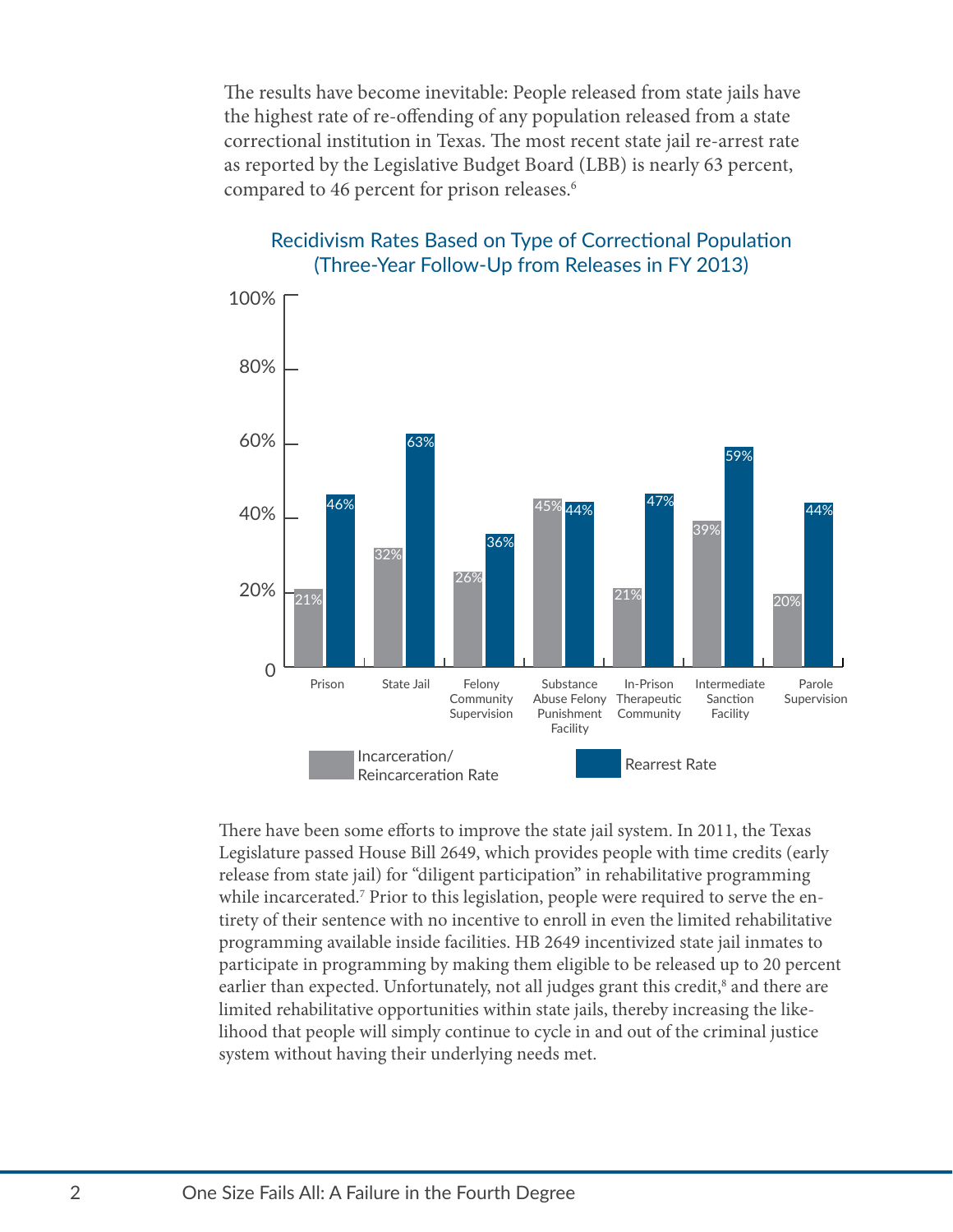Despite the efforts to improve the system through diligent participation credits and mandatory community supervision for first-time drug offenses, the state jail model simply does not work. In this report, we outline the severe limitations of the state jail felony as a means of promoting rehabilitation. We also show that community-based resources for substance use disorder and mental illness — the primary drivers of state jail incarceration — are inadequate, increasing the likelihood that vulnerable populations are brought into the criminal justice system on state jail felonies. Finally, we present key recommendations for improving rehabilitation, reducing incarceration, and promoting a public health response to behavioral health issues that are too often driving people into the justice system.

# Long Enough for People to Lose Everything, But Too Short to Provide Them Meaningful Rehabilitation

People in state jails typically have low education and employment levels, and high rates of substance use and mental illness. More specifically, people sent to state jail have an average educational achievement score of 7.73, or a seventhgrade education — the lowest of any correctional population inside the Texas Department of Criminal Justice (TDCJ).<sup>[9](#page-23-8)</sup> In interviews conducted by the Texas Criminal Justice Coalition with people incarcerated in state jails, 32 percent of males and 25 percent of females were unemployed at the time of arrest, while 13 percent of males and two percent of females were homeless at the time of arrest.

Sadly, 43 percent of male interviewees and 50 percent of female interviewees have been diagnosed with mental illness, and 43 percent of males and 53 percent of females have been diagnosed with a substance use disorder. These rates are likely higher, as some people go undiagnosed.

Collectively, these factors highlight the need for a comprehensive array of programming within state jails, including educational and vocational programming to prevent unemployment, substance use treatment, ongoing care for mental illness, robust reentry planning that includes linkage to community services prior to release, and assistance with housing. However, the state jail model itself prevents people from accessing more robust services. Following a term of confinement in county jail during the pretrial phase, people sent to state jail serve an average of 6.2 months in a state jail facility[.10](#page-23-9)

Of the 15 state jail units in the state, only six offer the State Jail Substance Abuse Treatment Program,<sup>11</sup> a three- or six-month program depending on the severity of addiction. Many people do not qualify for either program length because they are not incarcerated in state jail long enough to complete it. Of the 16,755 people sent to state jail between May 2017 and April 2018, 2,249 served less than two months, and 9,867 people (more than half of the total population) served less than six months.<sup>12</sup>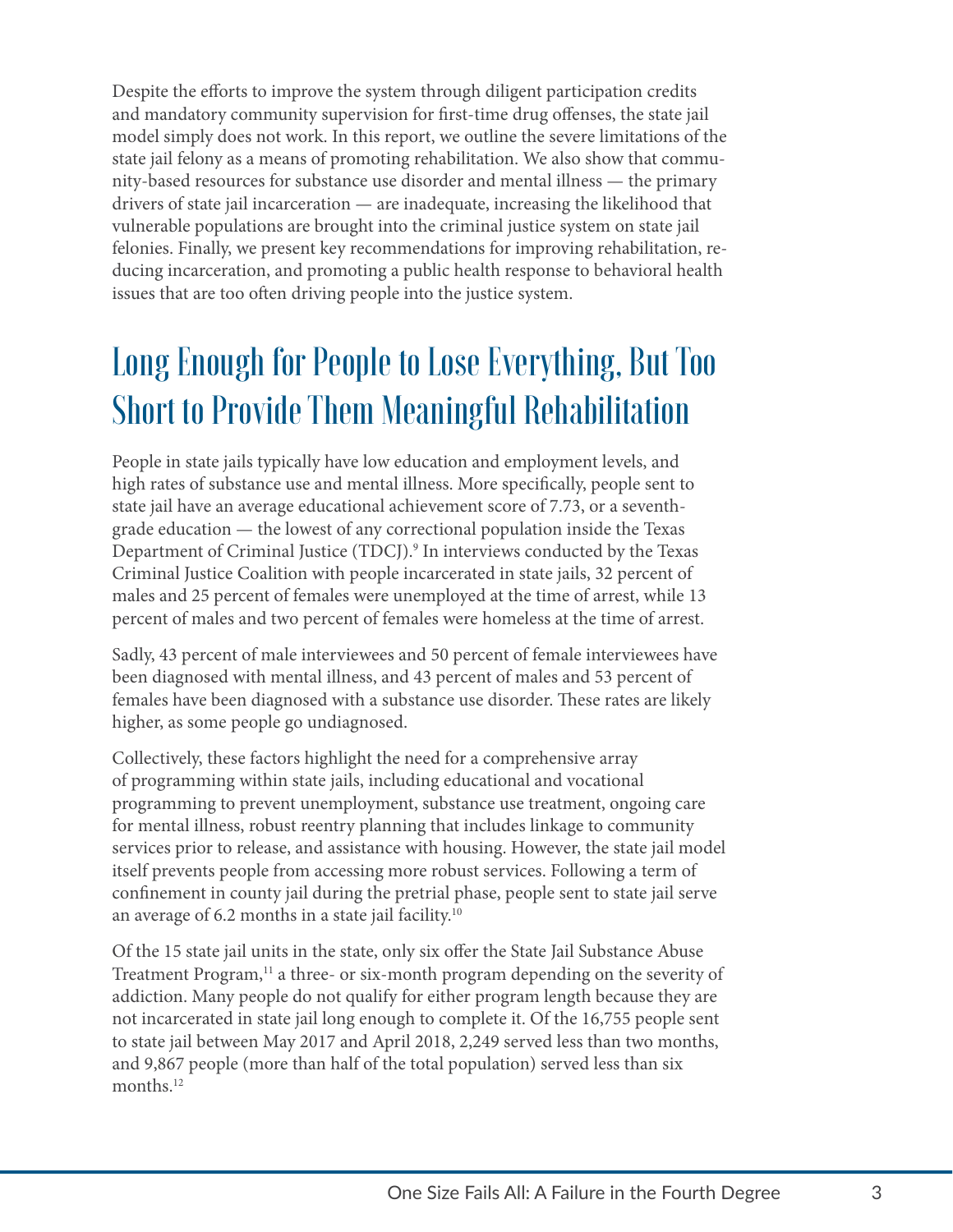## **Allison's Story**

I spent over 10 years collectively behind bars, nearly always for state jail felonies like drug offenses, and the vast majority of those happened while I was being sexually trafficked. I was gang trafficked for nearly a decade. I was low-hanging fruit for law enforcement to pick up on prostitution charges, and after so many charges, that offense becomes a state jail felony in Texas. Not only was I my traffickers' prostitute, I purchased all his drugs, sold all his drugs, and have been to state jail for his drugs. Only once was I offered a PR [personal recognizance] bond. Only twice was I offered probation. Only once was I connected to services that were tailored to my needs.

I often wonder how different my life might be today had I been offered early individualized intervention or diversion rather than arrested. I also question how different my life would be had someone, at each point I came in contact with the criminal justice system, noticed just how much danger I was in.

I am a survivor of severe childhood sexual abuse. One thing we know about trauma, especially early childhood trauma, is that it can literally rewire the brain and manifest later in a variety of ways. Most prevalent are mental health issues, substance abuse, and behavioral issues. My abuse manifested in all of these and more. I have been to three mental institutions, once at age 13 and the other two in Harris County Jail as an adult. I began to use drugs, self-medicating to address my trauma and mental health issues. My addiction later would tie me to the underworld of violence, crimes, gangs, prison, and, eventually, human trafficking.

The correlation between trauma and substance abuse cannot and must not be ignored. Nor must that of mental health and substance dependence. On one occasion, I was sentenced to a Substance Abuse Felony Punishment Facility. Having an extensive history of childhood and adult trauma, I can tell that this behavior modification program was extremely retraumatizing, which in turn only exacerbated my underlying issues.

My last charge was seven years ago. Today, I am a recognized expert and speaker on sex trafficking and sexual exploitation, and I know all too well how co-morbid drug abuse and mental illness increases the likelihood that people will enter the criminal justice system. Despite years of recovery and national recognition for my work on behalf of survivors of sex trafficking, I am continually overlooked for employment and housing. I have been told that my car insurance rates would increase due to my criminal record. Being sentenced to state jail made my life significantly more challenging.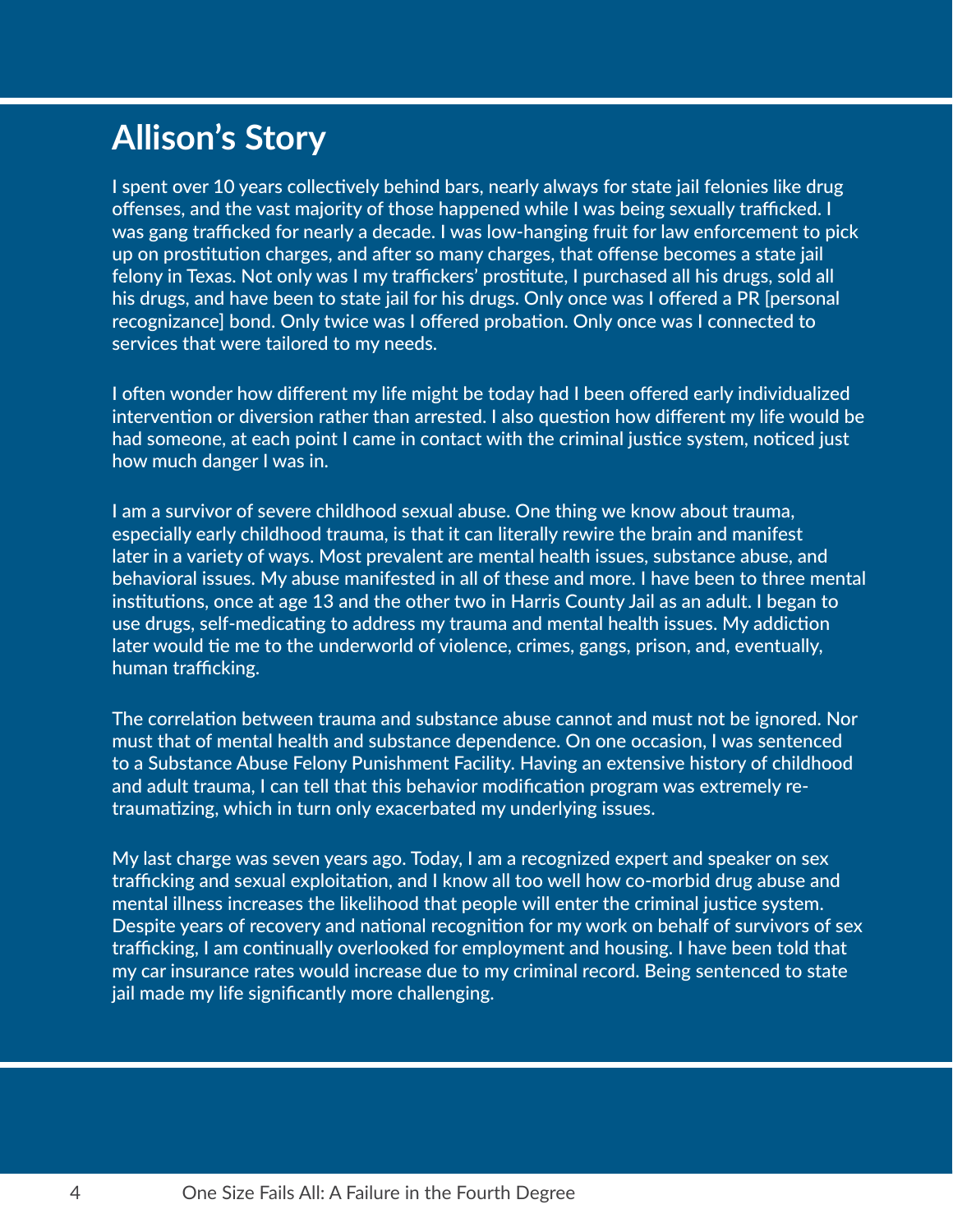Even when people are able to participate in the program, its effectiveness is hindered by the lack of aftercare, a crucial component for those leaving prisonbased treatment programs. In one study, 76 percent of people released from prison-based treatment without aftercare had used illicit drugs within one year of release, and 55 percent had been re-arrested; nearly the same rates of drug use and re-arrest were found among those who received no treatment at all. In contrast, only 54 percent of people released from in-prison treatment to aftercare had used illicit drugs, and only 27 percent were re-arrested.<sup>[13](#page-23-12)</sup>

Vocational programming is similarly limited in state jails. While vocational trades are available, TDCJ has identified gaps in vocational and reentry services for the state jail population and had previously requested additional funding from the Texas Legislature to address these gaps[.14](#page-23-13) That request was not funded.

Gaps in mental health-based reentry services place people with complex mental health needs at highest risk of recidivating. For instance, research suggests that nearly three quarters of justice system-involved women have a co-occurring mental health and substance use disorder; most serve short sentences and are returned to the community without having received treatment or services.<sup>15</sup> The optimal reentry practice for incarcerated people with co-occurring disorders is to facilitate access to mental health services within 24 to 72 hours of release, provide case management to help people navigate multiple social service providers, offer assistance with relationship issues, and provide long-term follow up[.16](#page-23-15) To a limited extent, Texas provides this type of ongoing support through the Texas Correctional Office on Offenders with Medical or Mental Impairments to people leaving prison with special needs, but these services are largely aimed at people placed on probation or released on parole.[17](#page-23-16) There is no parole in the state jail system, and 99.6 percent of people are discharged from state jail directly back to the community with no follow up[.18](#page-23-17)

# Texas' Broken State Jail System Necessitates Pretrial and Probation Improvements

A common assertion that surfaces during conversations with probation chiefs, judges, and district attorneys is that state jail felony defendants are increasingly selecting state or county jail time over probation and/or treatment options. The truth is somewhat more complicated, as examined below, but it is clear that probation placements for offenses such as drug possession are on the decline. In 2017, 38.5 percent of people adjudicated for possession of a controlled substance were placed on probation or deferred adjudication, a drop from 39.6 percent in 2013.[19](#page-23-18) Over that same period, the proportion of drug possession cases committed to county jail increased.<sup>[20](#page-23-19)</sup>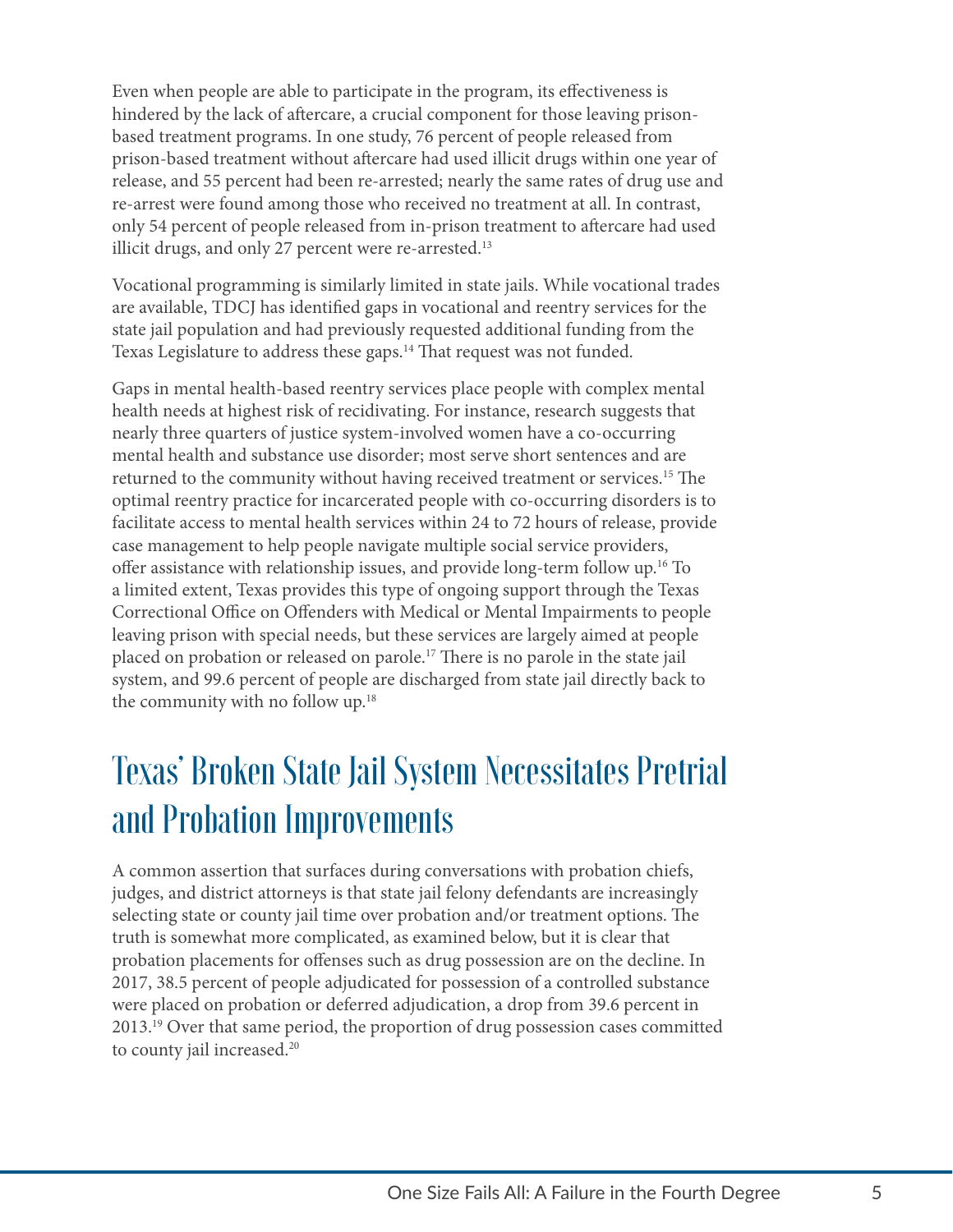#### **PROBLEM: People are "Accepting" Time Served in County Jail Over Probation Due to Lengthy Pretrial Incarceration**

While the minimum term of confinement for people convicted of a state jail felony is 180 days,<sup>21</sup> courts may impose a sentence within the Class A misdemeanor range or even drop the state jail felony to a Class A misdemeanor.<sup>22</sup> This penalty reduction provision is referred to by its statutory reference in the Penal Code: 12.44.

12.44 (a) allows for a term of confinement less than the minimum 180 days, but the conviction remains a state jail felony, whereas 12.44 (b) allows the district attorney to prosecute the state jail felony as a Class A misdemeanor. However, the latter rarely happens; most state jail felonies prosecuted under 12.44 remain felony convictions. And, in fact, there has been an increased use of 12.44 (a) as a sentencing alternative to state jail or community supervision.

We must emphasize that the 12.44 (a) option may be more attractive to a defendant than a probation term because he or she has already served considerable time in county jail, which will count as "time served" for the shorter state jail felony term under 12.44 (a). Many defendants are held pretrial due to their inability to afford bail; others who reside in counties that offer release on a personal recognizance bond may not meet the eligibility requirements due to past arrests, lack of housing, or lack of personal references. People who are not released early in the pretrial process can lose jobs and housing and accrue considerable time in county jail – which makes the 12.44 (a) option appealing.

On the other hand, additional time on community supervision — which requires stable housing and employment, and imposes high fees and strenuous reporting requirements *(discussed more fully below)* — may not seem realistic to those who have already served time.

We are seeing this play out in the data. As noted above, community supervision placements have declined slightly for drug possession offenses; however, county jail commitments for this offense are on the rise. In 2013, 14 percent of drug possession cases were handled though county jail incarceration, while 16.9 percent were given a state jail term. By 2017, the trend had reversed: 16.1 percent of cases were handled through county jail incarceration, and 12.8 percent were committed to state jail.<sup>23</sup>

Sadly, many people who accept a state jail felony conviction pursuant to 12.44 (a) are not fully aware that the conviction makes it exceedingly difficult to obtain housing and employment. They return to the exact circumstance they were in at the time of arrest, having received no treatment or services, but they now face lifelong barriers to economic opportunity.

Reforms to the state jail system must therefore include pretrial reforms, emphasizing less time in county jail to prevent people from accepting a 12.44 plea. It is important for **eligible defendants to be released to the community during the pretrial phase to prevent accrual of jail time and the associated loss of housing and employment**.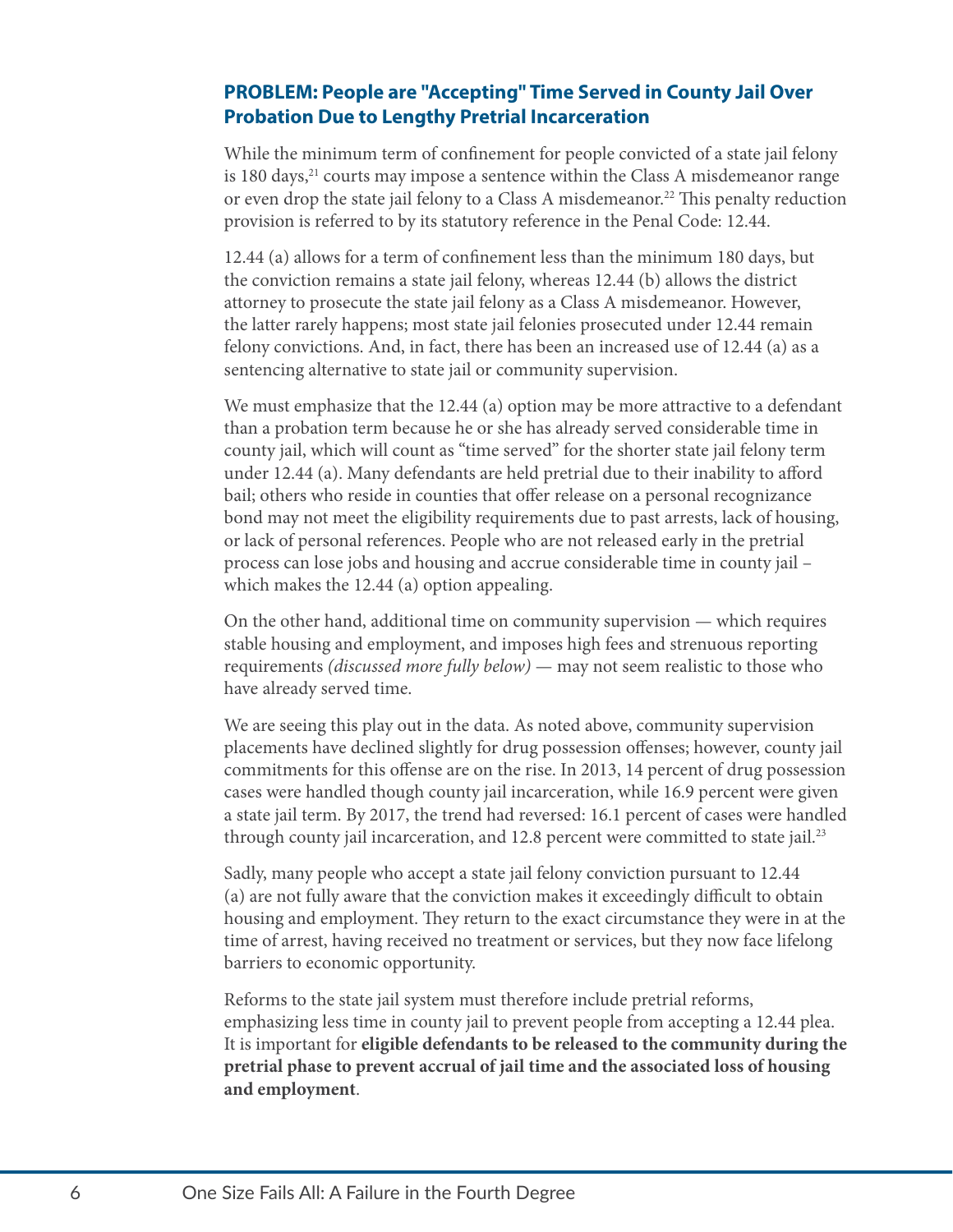#### **PROBLEM: Many People are in State Jail Because They Were Not Offered Probation or Their Probation was Revoked**

The Texas Criminal Justice Coalition, in collaboration with Dr. William Kelly, Director of the Center for Criminology and Criminal Justice Research at The University of Texas at Austin, conducted interviews with people incarcerated in state jail to determine the factors that led them to accept or decline an offer of community supervision. The Texas State Jail-Probation Study included 140 interviews, 89 with males incarcerated at Travis State Jail, and 51 with females in Woodman State Jail.

When asked about probation, a surprisingly small percentage of interviewees — 11 percent of males and 18 percent of females — had been offered probation but refused and instead opted for state jail incarceration. Probation was not offered to 66 percent of male interviewees and 27 percent of female interviewees. Many interviewees — 55 percent of women and 22 percent of men — had been placed on probation but were not able to meet the conditions; they were revoked and are now in state jail.



Were You Offered Probation? Have You Had Your Probation Revoked?

These findings seem to contradict the assertion that high numbers of defendants are choosing state jail over probation. But separately, probation may not truly be an option — especially for people with previous offenses.

There were 28,543 state jail felony placements onto community supervision between May 2017 and April 2018. Of these, only 15.5 percent had prior

"I had been living well for 5 years when a relapse led me back into the system. By that point, I had a mortgage, three young children, and an elderly grandmother who all depended on me for care. If ever I had been a good candidate for probation, that was the time, but because I had priors they wouldn't offer it to me."

Lauren,  *Formerly Incarcerated in State Jail*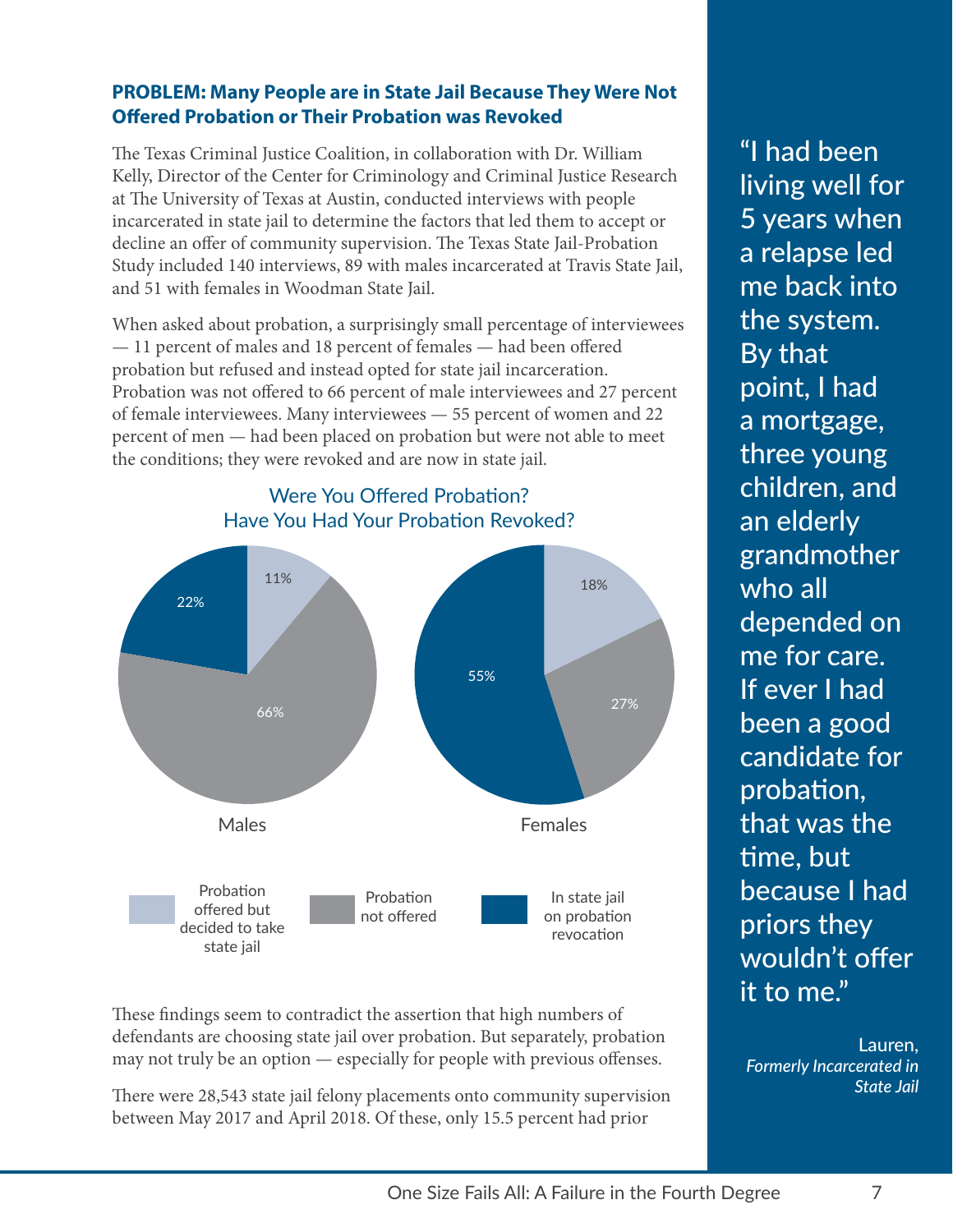## **Perspectives on Probation From People Incarcerated in State Jail**

"Probation has too many fees and costs."

"Probation is a money scheme. You are set up for failure."

"If you lose your job and can't make a payment, they will violate you. Or they set appointments during work and you can't leave work."

state jail or prison experience.<sup>[24](#page-23-23)</sup> Courts may be unwilling to offer probation to a defendant with prior felony offenses, which is largely the demographic inside state jails. Our interviewees had been in the system before, including having previously served time in a state jail. Male interviewees had an average of 13 prior arrests, 3 prior felony convictions, 9 prior misdemeanor convictions, and 3 prior incarcerations. Females had an average of 7.4 prior arrests, 2 felony convictions, 2.4 prior misdemeanor convictions, and 1.4 prior incarcerations.

In addition to interviews conducted inside state jails, we spoke with people formerly incarcerated in state jails. Some formerly incarcerated individuals expressed frustration that probation was not offered despite their prior offenses. One individual who had been previously incarcerated on drug-related charges explained, "I had been living well for 5 years when a relapse led me back into the system. By that point, I had a mortgage, three young children, and an elderly grandmother who all depended on me for care. If ever I had been a good candidate for probation, that was the time, but because I had priors they wouldn't offer it to me."

**Changes to the state jail system must include workable, safe incentives for courts to offer treatment and community supervision to people with past justice system involvement. Separately, probation departments must implement best practices to reduce high rates of revocation.**

#### **PROBLEM: People Are Not Accepting Probation Due to Onerous Conditions, Length, and Costs**

Only a small subset of our interviewees serving time in state jail had the opportunity to consider a probation offer, but across all interviewees, they had largely unfavorable perspectives about probation — claiming that there were too many requirements, the costs were too high, probation terms were too long, and doing time was easier.

These perspectives are not without merit. There is evidence that many more people are unsuccessful on felony probation than is generally believed. The Legislative Budget Board (LBB) reports a revocation rate of 15.3 percent, which implies that 84.7 percent of people placed on felony probation are successful[.25](#page-23-24) This is a faulty calculation, as the revocation rate reported by the LBB merely takes the percentage of the average felony direct supervision population that is revoked *each year*.

A more accurate way of determining a revocation rate is to take everyone placed on felony probation in a given year and follow them over a period of years to determine the percentage who are revoked during that period of examination. The Texas Department of Criminal Justice conducted such a study in 2016, following all those placed on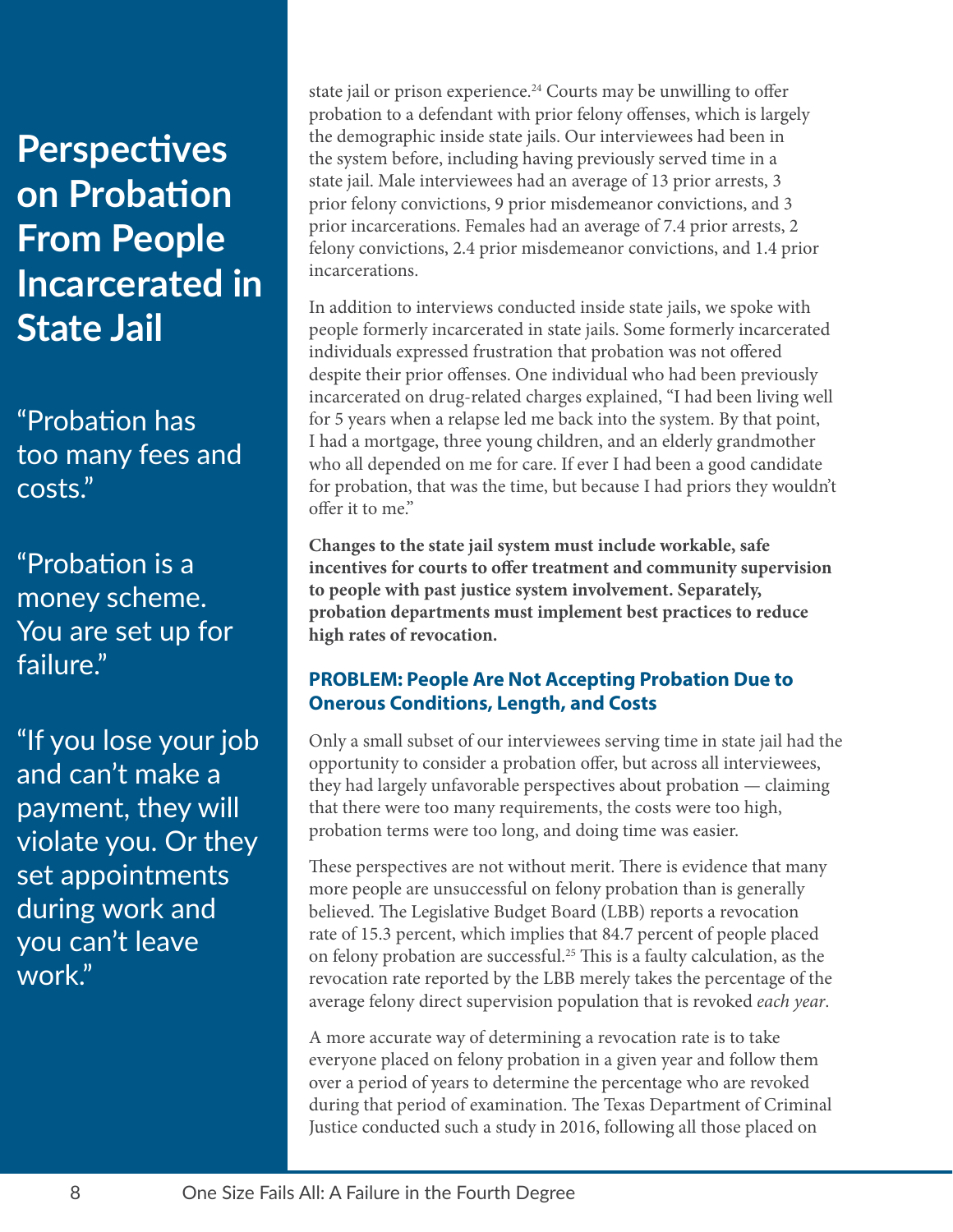felony probation in 2014 for two years.[26](#page-23-25) By probationers' second year on felony community supervision, more than 23 percent (over 11,900 people) had been revoked and sent to prison.<sup>27</sup> Had this study continued to examine this same cohort for additional years, it is likely that more people were revoked and sent to prison. Therefore, the actual felony probation revocation rate today is likely greater than 23 percent.

Also of note: There are over 23,000 felony probation revocations each year,  $28$ representing more than one-third of all people sent to prison,<sup>29</sup> and 54 percent are for failure to meet the conditions of probation, not a new offense[.30](#page-23-29) As our interviewees claimed, the requirements of probation are challenging.

For instance, nearly 33 percent of male interviewees and 55 percent of female interviewees who had prior experience with probation reported that the conditions were unrealistic and difficult, and that probation officers did not consider individual circumstances — like parenting, work schedules, or the need to travel outside the county for work — when setting appointments or evaluating compliance with probation conditions. Moreover, many felt that probation simply lasted too long. For an offense as minor as possession of less than a gram of a controlled substance (the equivalent of a sugar packet), courts can place people on probation for up to five years and can extend that term to ten years.<sup>31</sup>

Costs were also cited as a major barrier to the successful completion of community supervision. In our interviews, 43 percent of males and 71 percent of females said that probation simply costs too much. In addition to a monthly \$60 supervision fee, probationers must pay court costs, as well as for classes, treatment expenses, drug screens, and more. The burden can be overwhelming, especially for women, single parents, young adults, and those struggling to find a job.

| <b>Out-of-Pocket Costs</b>                 | Possession of a Controlled Substance<br>$($ $<$ 1 Gram $)$ |
|--------------------------------------------|------------------------------------------------------------|
| Fine                                       | Up to \$10,000                                             |
| Court costs                                | \$275 (mandatory)<br>\$225 (judge's discretion)            |
| <b>Required classes</b>                    | $$40 - $60$                                                |
| Drug education (to renew driver's license) | \$100                                                      |
| Driver's license reinstatement             | $$125 - $325$                                              |
| Aftercare                                  | \$160                                                      |
| Drug screen/urinalysis                     | \$10-\$25 per week                                         |
| <b>Victims of Crime Fund</b>               | \$100                                                      |
| <b>Crime Stoppers</b>                      | \$50                                                       |
| <b>Supervision fee</b>                     | \$25-\$60 per month                                        |

#### "Probation is Too Expensive"

*Source: Office of Court Administration, District Clerk's Felony Conviction Court Cost Chart — 01/01/2016, [www.txcourts.gov/media/1437646/dc-fel-ct-cst-010116.pdf](http://www.txcourts.gov/media/1437646/dc-fel-ct-cst-010116.pdf)*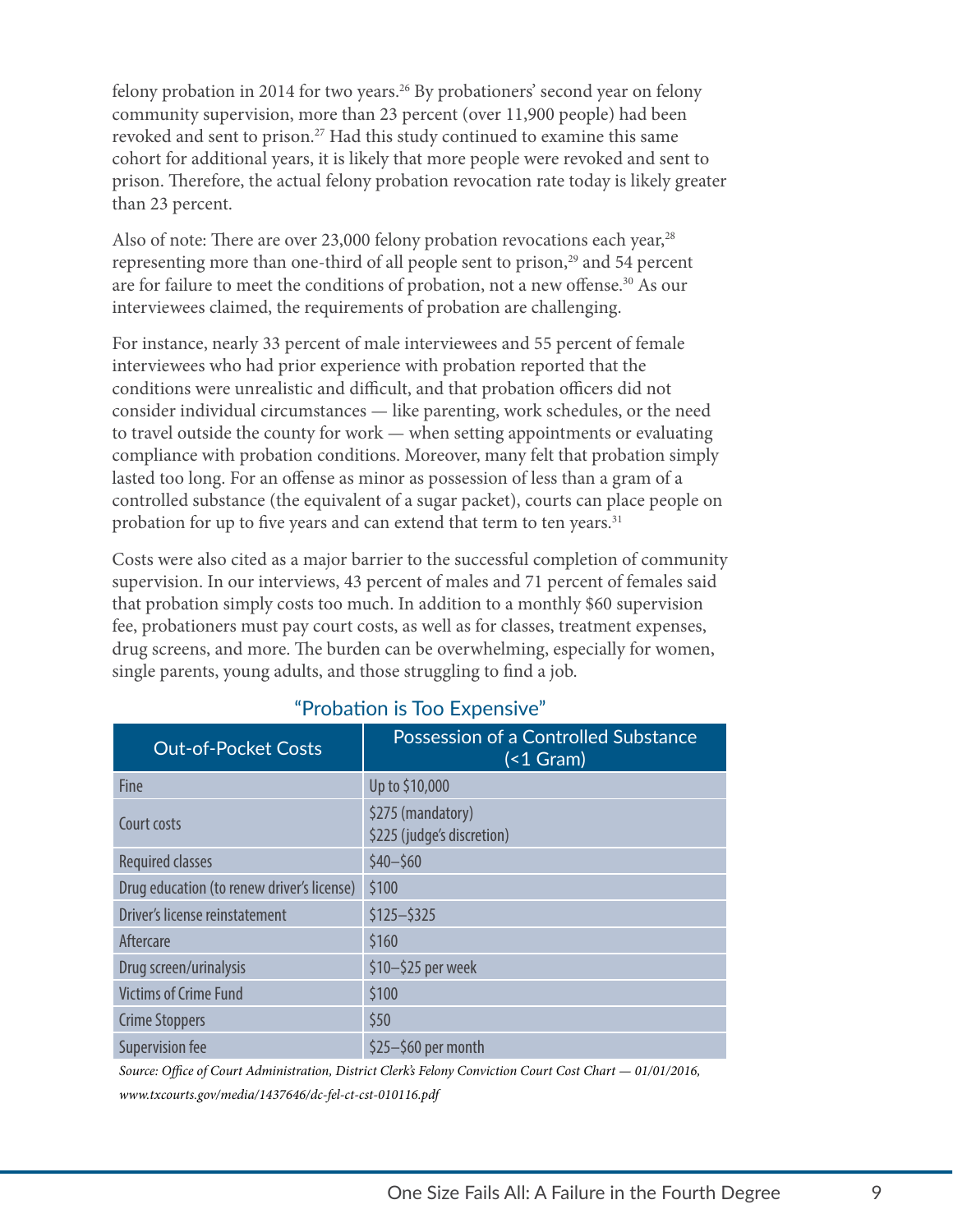In fact, of the women we interviewed in Woodman State Jail, 55 percent were incarcerated as a result of a probation violation, and their comments pointed to a cost burden that is unrealistic, especially for primary caretakers of children:

- "Probation is too expensive."
- "You can't pay rent and for all of the classes they require."
- "How do you pay the fees, pay rent, and take care of the children?"

Collectively, interviewees' perspectives on the ability — or inability — to successfully complete probation are important when considering the other life challenges facing people in state jail, and their choice between state jail and probation, if offered. As noted previously, people incarcerated in state jail face a myriad of challenges, including low educational achievement, unemployment, homelessness, mental illness, and substance use disorder. For many people facing these obstacles, probation simply is not a realistic choice.

Probation requires frequent meetings with probation officers, participation in treatment programming and classes, completion of community service hours, and frequent unscheduled drug screens. To navigate these requirements, people need transportation, an understanding employer, and reliable child care. People also need ongoing treatment and peer support to achieve and maintain recovery from mental illness and substance use disorder. The requirements of probation are a challenge for anyone, much less someone who faces the obstacles above. It is not surprising, then, that the most frequent comments made by our interviewees about probation were that "probation sets you up for failure," and "doing time is just easier."

**To create a successful probation system as one alternative to Texas' state jail system, the Legislature and courts should 1) require only essential probation conditions that promote a real path for success, eliminating conditions that are unrelated or excessive when considering the offense; 2) reduce the outof-pocket costs charged to individuals for their supervision or program participation; and 3) reduce the length of probation to allow people to become fully productively in their communities sooner. Ultimately, the effectiveness of community supervision should not be measured by how tough it is but rather by the number of people who become stable and self-sufficient in their communities.** 

#### **RECAP: Current Criminal Justice Practices Lower the Likelihood of Diversion from Incarceration**

Given the limitations of the state jail system as a means of addressing the rehabilitative needs of incarcerated people, it is imperative that a greater proportion of people arrested for state jail felonies are quickly diverted away from incarceration and into *successful* alternative community-based programs that support treatment and provide other needed assistance. The data indicate that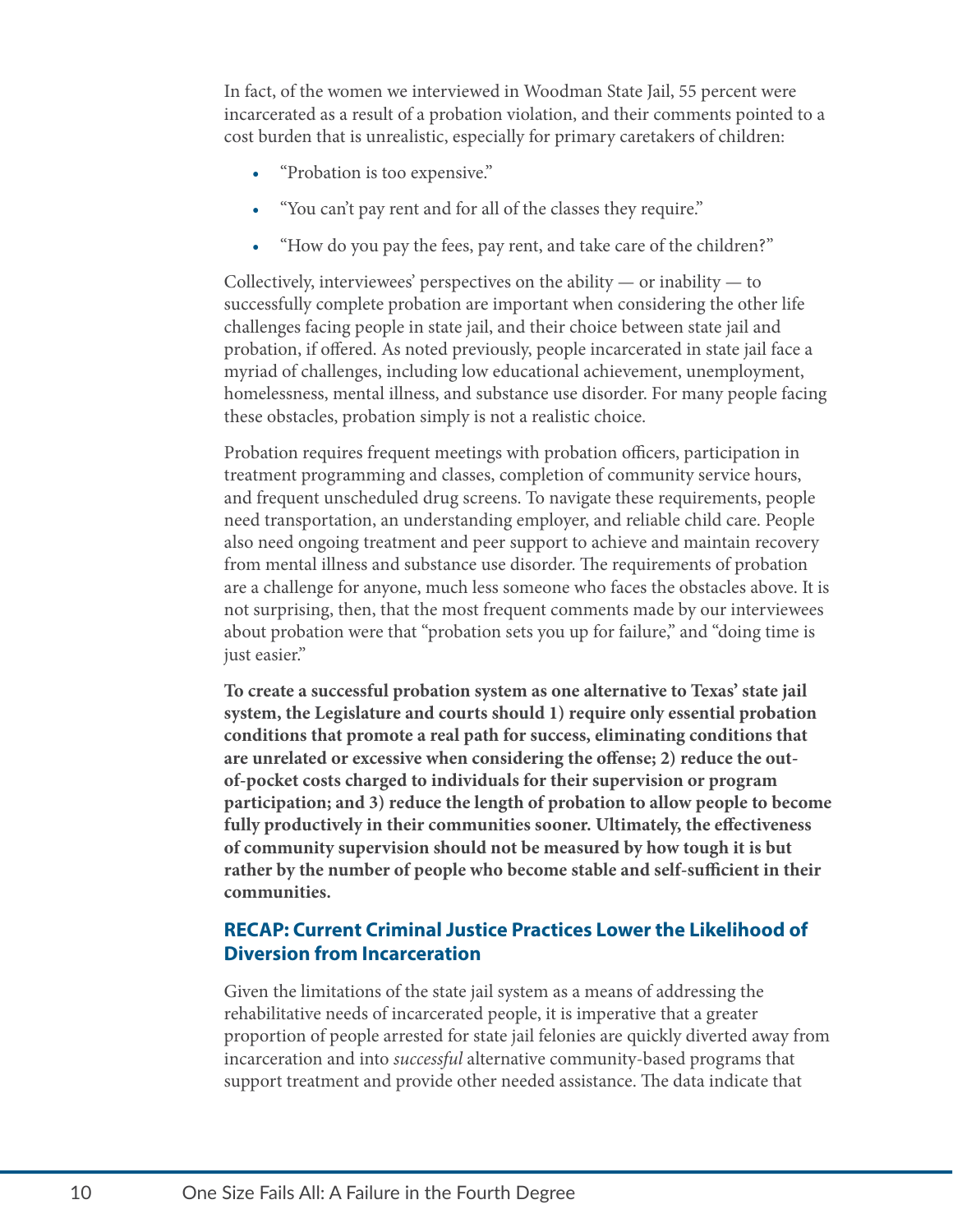the rate of diversion from incarceration has remained relatively stable over the past five years, with fewer than 50 percent of people arrested for drug or property offenses placed on probation or in diversionary court programs.<sup>32</sup>

There appear to be three primary barriers to diversion, each of which has been stated previously. First, pretrial policies make it difficult for people without resources or who have a prior criminal history to be released on bond. As discussed, people take 12.44 plea agreements because they are incarcerated in county jail when those offers are made, and "time served" will allow them to be released immediately. Research confirms that pretrial detention increases the likelihood that defendants will be convicted and sentenced to a term of incarceration versus community supervision;<sup>33</sup> per a 12.44 agreement, that sentence is shortened but the state jail felony conviction stands. Second, people are less likely to be offered probation when they have prior prison or state jail commitments. Third, probation itself is viewed as overly costly and burdensome. All three factors are keeping the rate of diversion from increasing.



#### Drug Possession/Property Crimes Case Outcomes: 2013 - 2017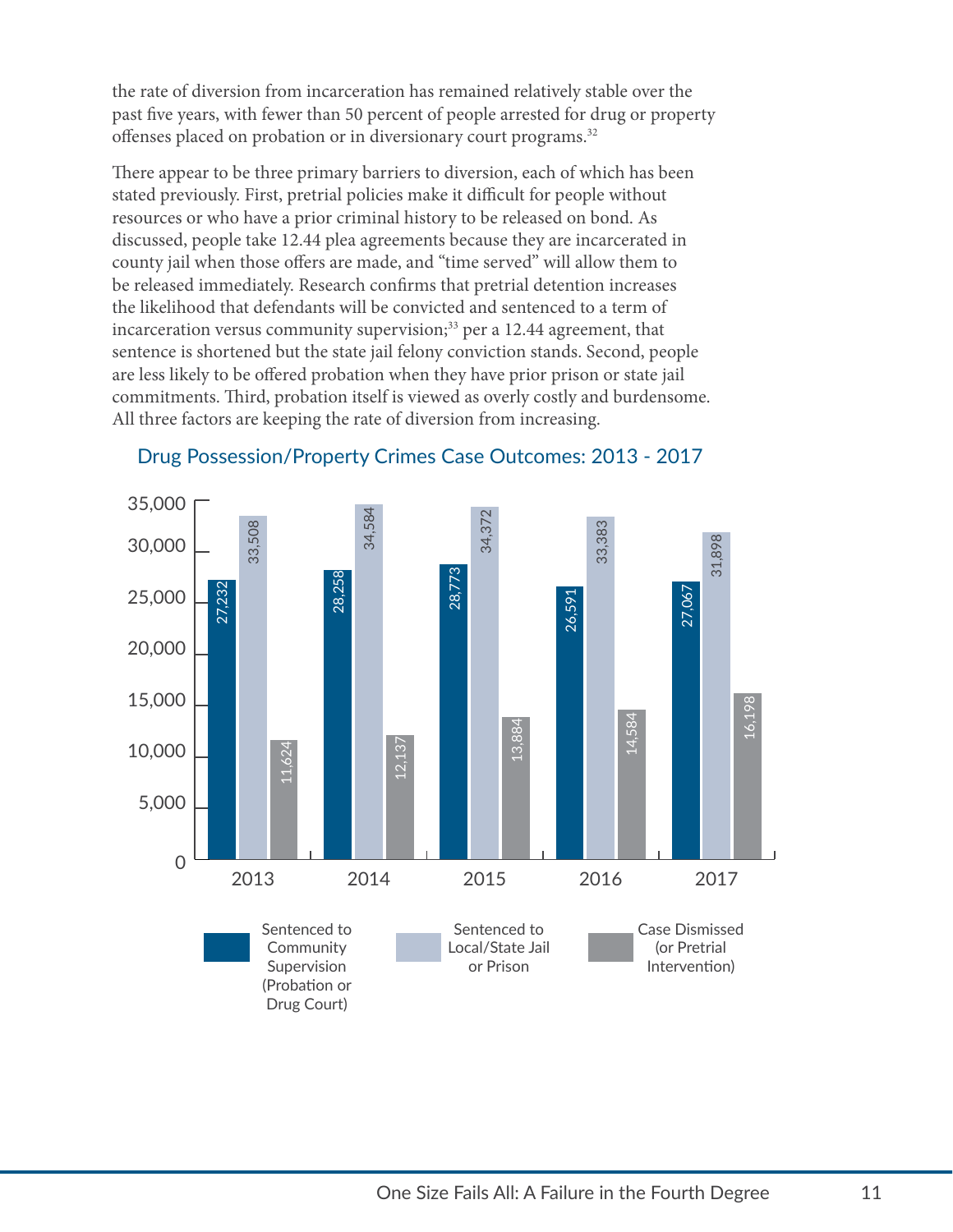# Emerging Model: Responsive Interventions for Change

Harris County (Houston), Texas, began directly addressing the three above barriers to diversion through its Responsive Interventions for Change (RIC) court docket. Unlike a specialty court, which supervises defendants in programming based on certain criminogenic risk factors, the RIC docket is geared towards rapid case processing, assessment, and referral to appropriate programming and supervision levels. The target offenses are primarily state jail felonies, including possession of a controlled substance and prostitution (with three prior offenses). Third degree drug possession cases, which involve amounts up to four grams, are also included. The program is funded by Harris County and the MacArthur Foundation, and is intended to address three goals:

- 1. Increase the proportion of cases that are placed into treatment and community supervision rather than into county jail, state jail, or prison;
- 2. Decrease disproportionate confinement of racial minorities; and
- 3. Decrease the amount of time people are confined in county jail.<sup>[34](#page-23-33)</sup>

All parties involved in the RIC docket, including the judge, probation department, defense, and prosecution, clearly understand that improving treatment placement can only be accomplished by reducing the time of confinement post-arrest. Therefore, individuals arrested for one of the targeted offenses are seen by the court within one day of referral to the RIC. Defendants receive assessment and are offered appropriate treatment.

The RIC docket addresses the second barrier to diversion discussed above previous prison or state jail commitments — by directing all targeted cases to the docket regardless of the number of prior offenses. People with no prior offenses are offered the opportunity to participate in pretrial intervention, which includes short-term treatment, dismissal of the charge upon successful completion, and assistance with expunction of the arrest record. Those with prior offenses are offered treatment and a term of deferred adjudication community supervision. Higher-risk cases are offered drug court placement.

The RIC docket is perhaps most innovative in the way that it addresses the third barrier to diversion — overly burdensome probation conditions — by utilizing peer recovery coaches and reinforcing Core Correctional Practices.[35](#page-23-34) A peer recovery coach is someone who has lived experience of substance use and/ or mental illness, and who is trained to provide evidence-based guidance and motivation to assist people through the recovery process.<sup>36</sup> Recovery coaches help people initiate and maintain recovery by providing emotional support, assistance in finding employment and housing, and referral to recovery supports within the community. When utilized in the criminal justice system, connection to peer recovery coaches has been shown to reduce criminal involvement, as well as drug and alcohol use.[37](#page-23-36)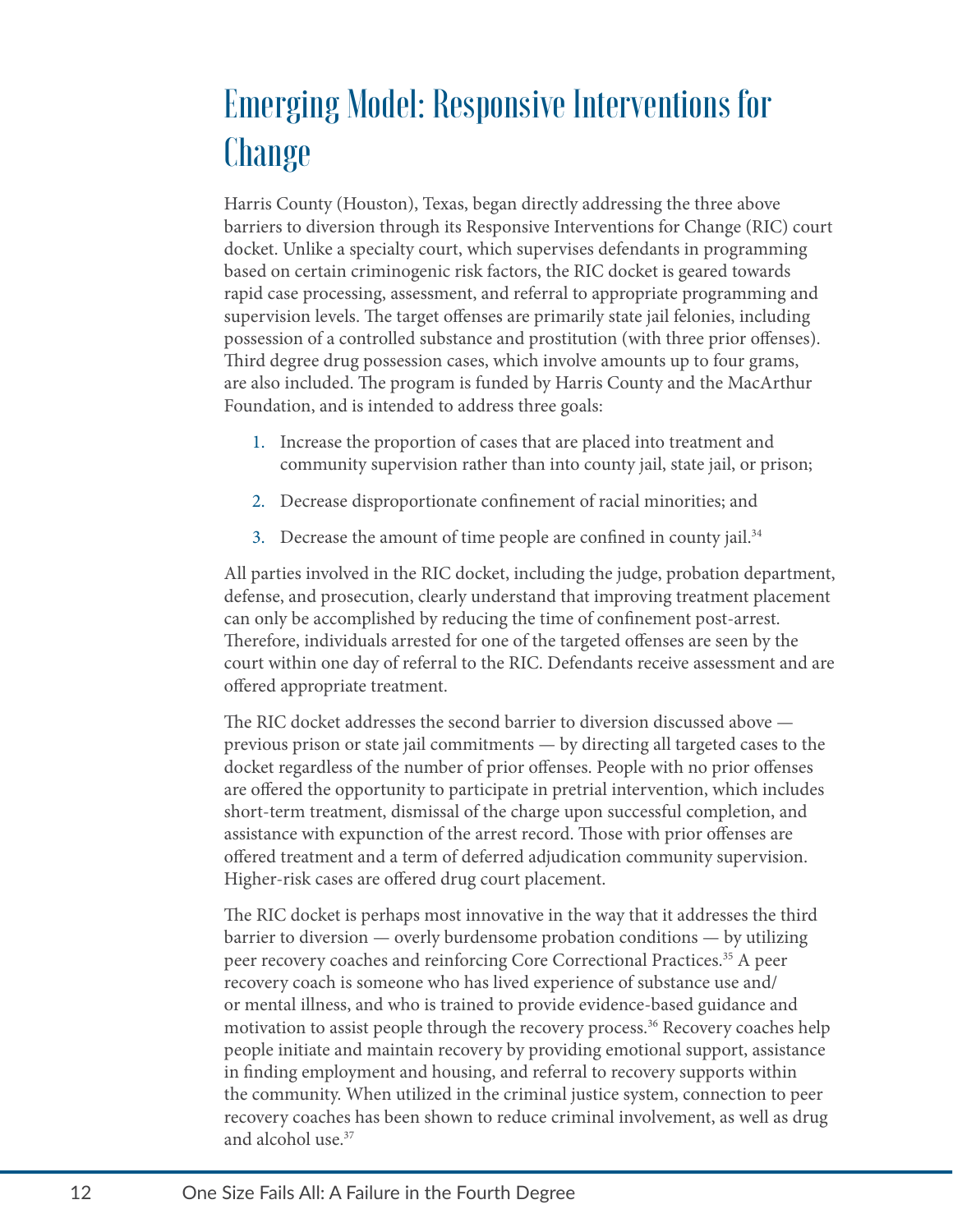The RIC program also addresses the perception that probation is overly burdensome by ensuring that each of its 35 case officers is trained in Core Correctional Practices.[38](#page-23-37) These practices include an array of service delivery skills intended to increase the therapeutic benefit of probation[.39](#page-23-38) Core Correctional Practices reinforce pro-social thinking, help people develop problem-solving skills, promote cognitive restructuring, and improve relationship skills. The RIC's use of these practices is evidence that it is oriented towards participants' treatment success, not merely their compliance with probation conditions.

Within the first year of the RIC's implementation, the average days spent in jail for a targeted offense dropped from 42 to 26. The effect for African American defendants was especially significant, dropping from 51 to 29, a 43.1 percent decrease. This was the largest decrease in jail bed days of any racial group.<sup>[40](#page-23-39)</sup>

Moreover, the RIC program increased the number of people accepting community supervision and treatment by 25 percent within the first year. $41$ 

Most importantly, Harris County is diverting people from its county jail, state jail, and prison. In its first year of implementation, Harris County sent 424 fewer people to prison for drug possession, 600 fewer people to state jail, and 485 fewer people to county jail.[42](#page-23-41) The County also dismissed 1,412 more drug possession cases in 2017 than in 2016, $43$  an astonishing figure that is likely due to the emphasis on pretrial diversion for first-time offenses.



#### Impact of Responsive Interventions for Change (RIC) Docket on Average Jail Bed Days (First Year)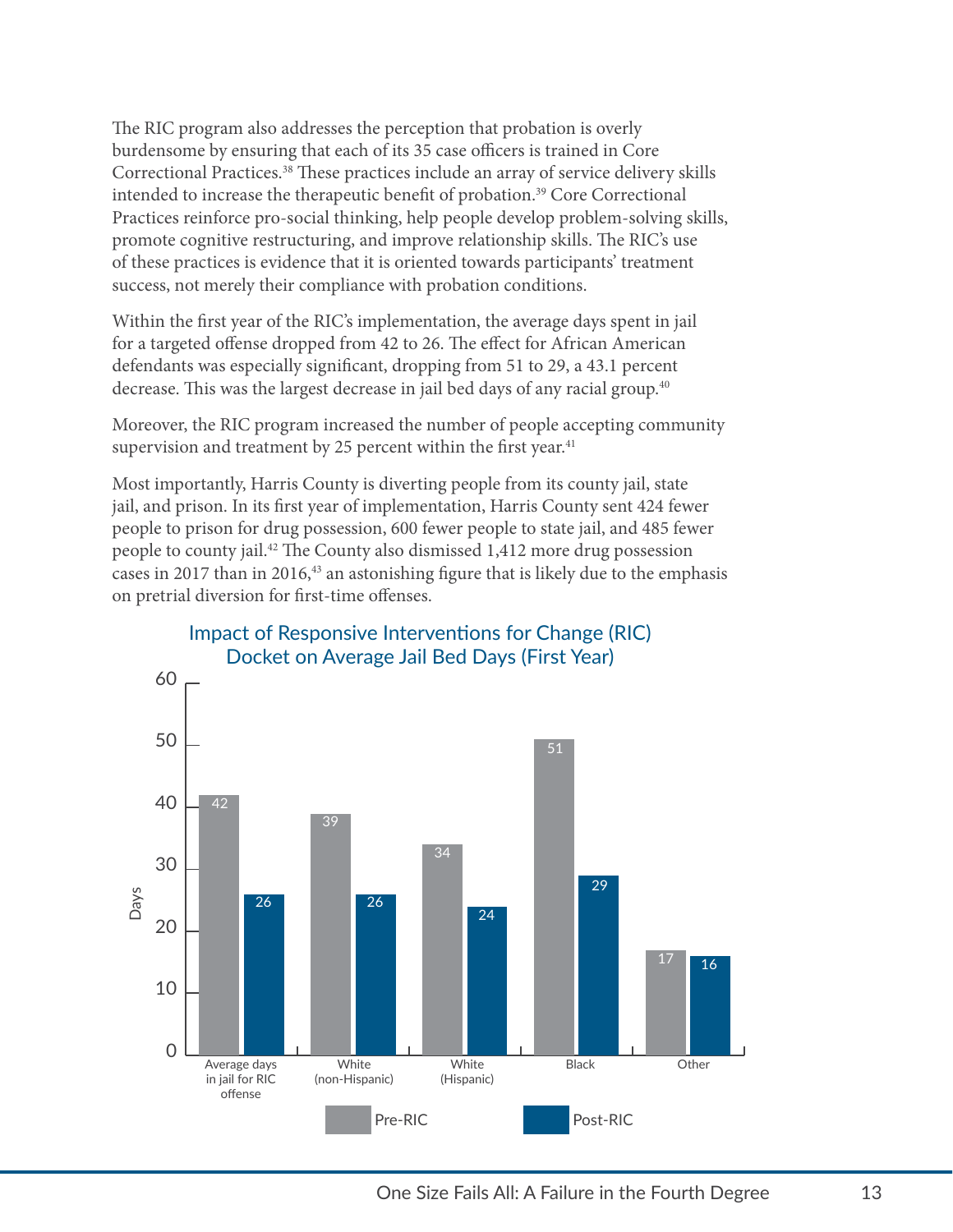## You Shouldn't Have To Wear Handcuffs To Get Help

#### *Treatment Outside the Justice System is Critical*

While the innovation in Harris County is remarkable, it does not entirely address a core problem with underlying behaviors — like possession of a controlled substance — that we classify as a criminal offense: **A significant proportion of arrestees are dealing with inherent public health issues, not criminal justice issues**. According to the Diagnostic and Statistical Manual of Mental Disorders, "Substance use disorders occur when the recurrent use of alcohol and/or drugs causes clinically and functionally significant impairment, such as health problems, disability, and failure to meet major responsibilities at work, school, or home.["44](#page-23-43)  According to the National Institute of Health, nearly one in ten people in the U.S. has had a drug use disorder at some point in their lives.<sup>45</sup>

With adequate treatment and support, substance use disorder is manageable and recovery is possible, with relapse rates comparable to other chronic diseases like diabetes, asthma, and hypertension[.46](#page-23-45) Unfortunately, nearly 75 percent of people with drug use disorder receive no treatment nationally.<sup>47</sup> Similarly, in Texas, it is difficult to find help for substance use disorder.

According to the Texas Health and Human Services Commission (HHSC), lowincome people with substance use disorder must wait more than two weeks for intensive residential treatment, four weeks for outpatient treatment, and almost five weeks for Medication-Assisted Treatment.<sup>48</sup> People in need of co-occurring psychiatric and substance abuse treatment, who are already underserved, must wait almost four weeks for specialized services.<sup>49</sup>



#### Average Days On Waitlist for HHSC-Funded Substance Use Services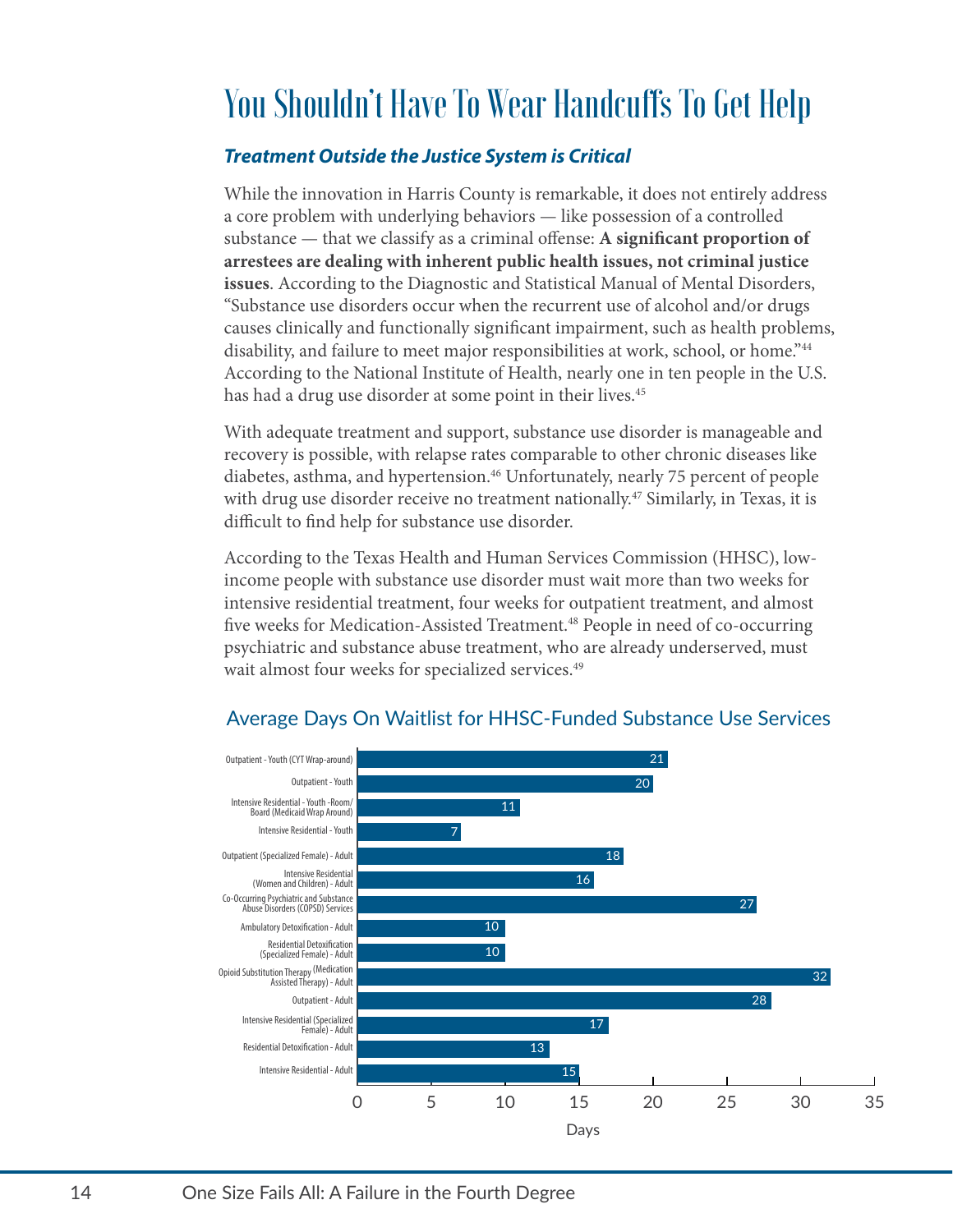Even when people are able to access the wait list for treatment services, homelessness can increase the likelihood of attrition off the wait list; this is true even where there are relatively short delays between assessment and treatment admission.[50](#page-24-1) And substance use is the largest cause of homelessness among single adults.[51](#page-24-2) For instance, in Travis County (Austin), Texas, more than 300 of its 1,900 homeless people on any given day have been diagnosed with a substance use disorder[.52](#page-24-3)

Even when low-income adults do have access to Medicaid, accessing services for substance use disorder is difficult. Texas has the third-lowest ratio of substance use disorder providers in the country, making access challenging even for those with Medicaid and private insurance.<sup>[53](#page-24-4)</sup> Only nine percent of people with substance use disorder with Medicaid received treatment.<sup>[54](#page-24-5)</sup>

As a result, people with drug use problems are far more likely to be arrested than receive treatment in Texas. Over the past five years, nearly every category of serious and violent offense has declined significantly in this state, whereas drug possession cases have increased nearly 25 percent.<sup>55</sup>



#### Change in Felony Case Filings 2013 - 2017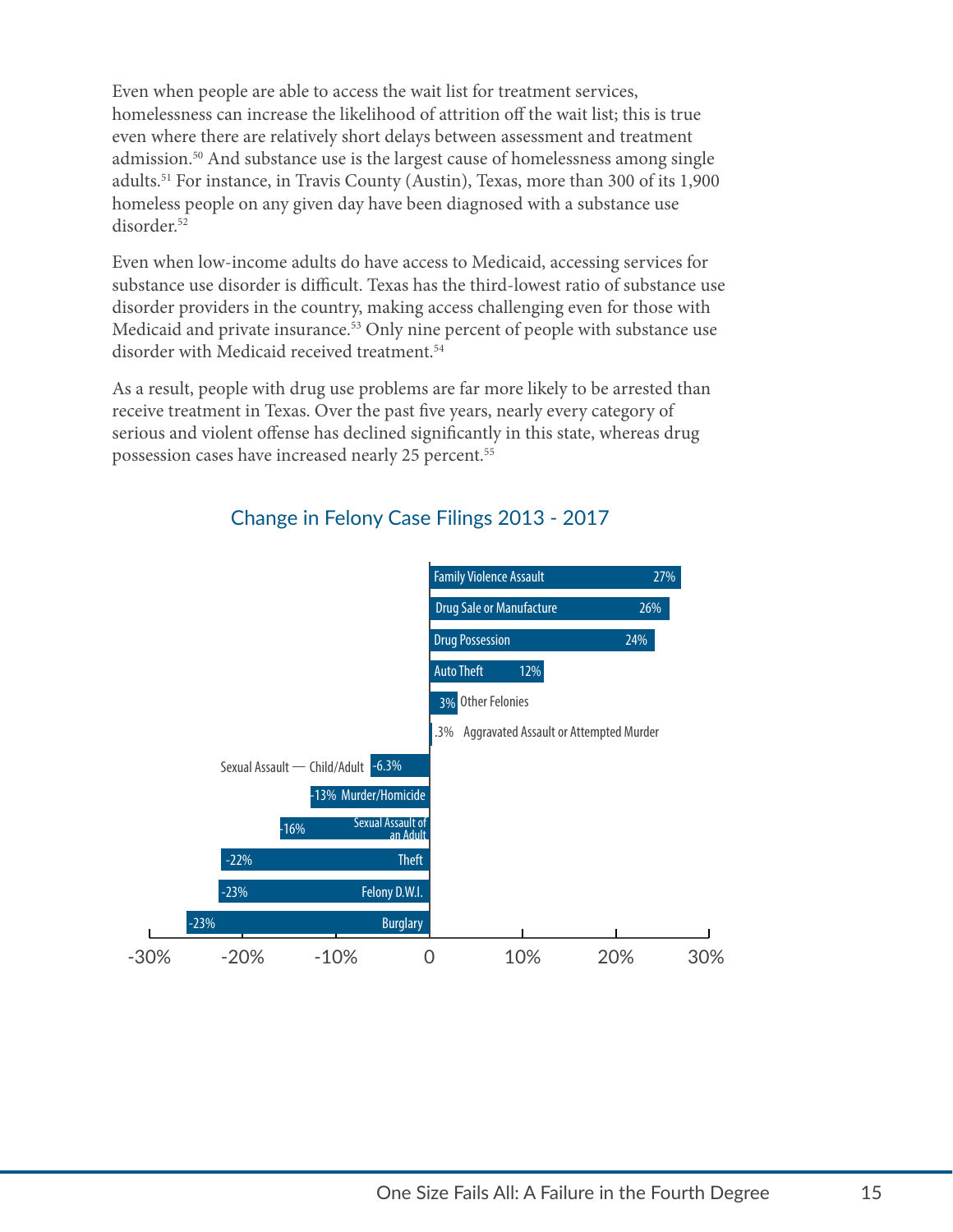### The Atlanta/Fulton County Pre-Arrest Diversion Initiative

relies on community-based, trauma-informed care systems to increase public safety. Prosecutors and police officers work closely with Care Navigators to take an individualized approach to law violations, diverting people from the justice system into social service systems that address unmet needs, including supportive/ transitional housing, drug treatment, and mental health services; these services are less costly and more effective at creating behavioral health changes than incarceration, and the program has been successful in reducing further intersection with the criminal justice system. The Pre-Arrest Diversion Initiative is modeled after a similar approach in Seattle, Washington, wherein participants were 58 percent less likely to be arrested than individuals who went through regular criminal justice processing.

> *Source: Atlanta/Fulton County Prearrest Diversion Initiative, [www.prearrestdiversion.org](http://www.prearrestdiversion.org)*

**It can be accurately stated that the failures of the state jail felony system have contributed to substance use disorder becoming a public health crisis.** With such high re-arrest rates among individuals with state jail offenses — a large percentage of whom were initially incarcerated on a drug-related charge — the cycle of substance use, arrest, and incarceration simply continues, at a massive cost to taxpayers and communities. This underscores the need to address public health issues *outside* the criminal justice system. Despite the heavy reliance on incarceration to address drug offenses, there is no empirical evidence that it will prevent future substance use<sup>[56](#page-24-7)</sup> or the associated justice system involvement.

Already, 20 cities across the country have implemented harm-reduction interventions for drug and drug-related offenses[.57](#page-24-8) **Pre-arrest** diversion approaches, which involve the use of community-based services rather than arrest and jail, are founded on the evidence-based principles of harm reduction, where participants' needs are addressed in a non-coercive manner. Where these strategies have been implemented, communities have seen a remarkable drop in re-arrest rates. Specifically, participants in these programs were 58 percent less likely to be arrested after enrollment compared to those who went through the traditional criminal justice process arrest, booking, detention, prosecution, conviction, and incarceration. Program participants also saw a longterm, decreased likelihood of being charged with a felony offense.<sup>[58](#page-24-9)</sup>

A public health/harm-reduction approach to illegal drug use can achieve far greater results with respect to public safety and health than the current criminal justice process. And, in fact, providing incentives to counties to implement pre-arrest diversion approaches for drug possession and other drug- and mental health-related state jail felony offenses would offer multiple benefits.

First, it is a matter of scale. There were 45,016 arrests in Texas for possession of a controlled substance (less than one gram, Penalty Groups 1 and 2) between May 2017 and April 2018.[59](#page-24-10) Innovations such as the Responsive Interventions for Change docket shift a greater proportion of cases into treatment, but doing so strains limited treatment resources within the criminal justice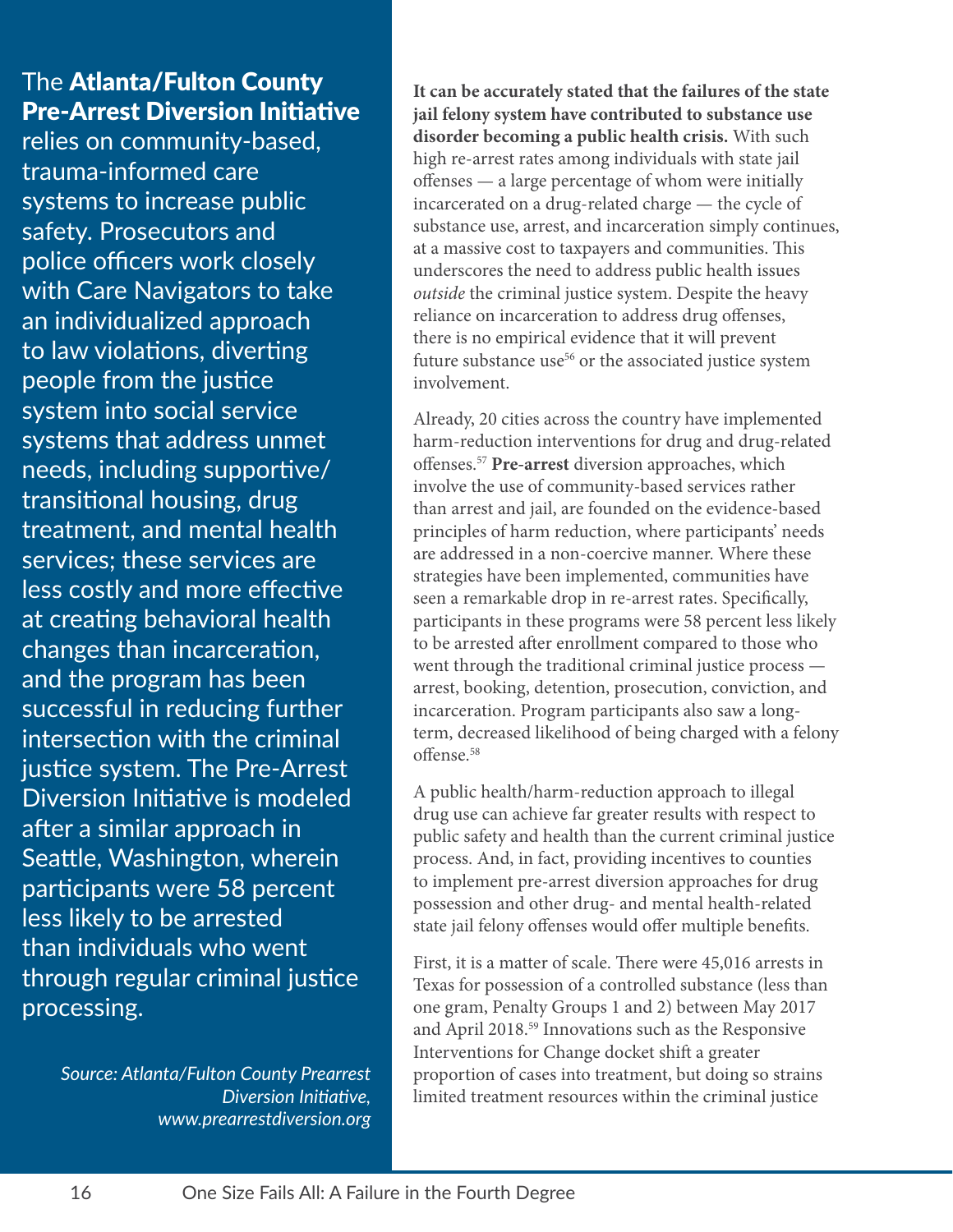system. The Legislature should increase state and community funding to expand and undergird the continuum of substance use treatment and supports: This will ensure that more people can access help outside the costly justice system, and it will allow the criminal justice system to focus on more serious cases.

Second, pre-arrest diversion models require extensive local coordination between law enforcement, district attorneys, county and city elected officials, and local treatment providers. Such coordination necessitates an evaluation of gaps in treatment capacity that will vary region to region, and it expands the community discussion about how to handle illicit drug use to stakeholders outside of the criminal justice system. This community-driven process is vital, helping counties develop a strategic plan to improve the health of the community and reduce the incidence of arrests.

Third, while pre-arrest diversion models benefit the state by reducing the number of arrests and possible referrals to state jail and prison, they strongly benefit counties. Detaining someone with substance use disorder for a nonviolent offense like possession of a controlled substance is expensive and massively inefficient. For instance, Austin Police Department spends between \$55 and \$97 per person to arrest and book someone into county jail, and the Travis County Sheriff 's Office incurs another \$153 per booking and \$97 per jail bed day.<sup>[60](#page-24-11)</sup> Taxpayers foot the bill for these costs, when the squandered expenses could have gone toward expanding the continuum of care for substance use disorder, thereby preventing future costly arrests.

## **Recommendations**

**I. The Legislature Should Expand the Community Collaborative Model to Decrease Arrests and Improve Treatment Capacity.** In 2017, the Texas Legislature passed Senate Bill 292, which created a mental health matching grant program for justice system-involved individuals to reduce recidivism, arrests, and incarceration among people with mental illness.<sup>61</sup> Grant applications were submitted by community collaboratives, which included a wide array of local stakeholders inside and outside the criminal justice system who identified specific community needs with respect to treatment capacity and local coordination. Grants included a local-match requirement. The Legislature should expand this model to address the rising rate of arrest in Texas for possession of controlled substance, as well as the high recidivism rate for state jail felonies. Grant recipients should be required to develop a strategic plan, identify treatment and coordination gaps, set state and county jail reduction targets, implement locally driven programming like pre-arrest diversion initiatives or other programs, and achieve targeted goals. Ultimately, the county and state will recoup costs through reductions in state jail and county jail commitments.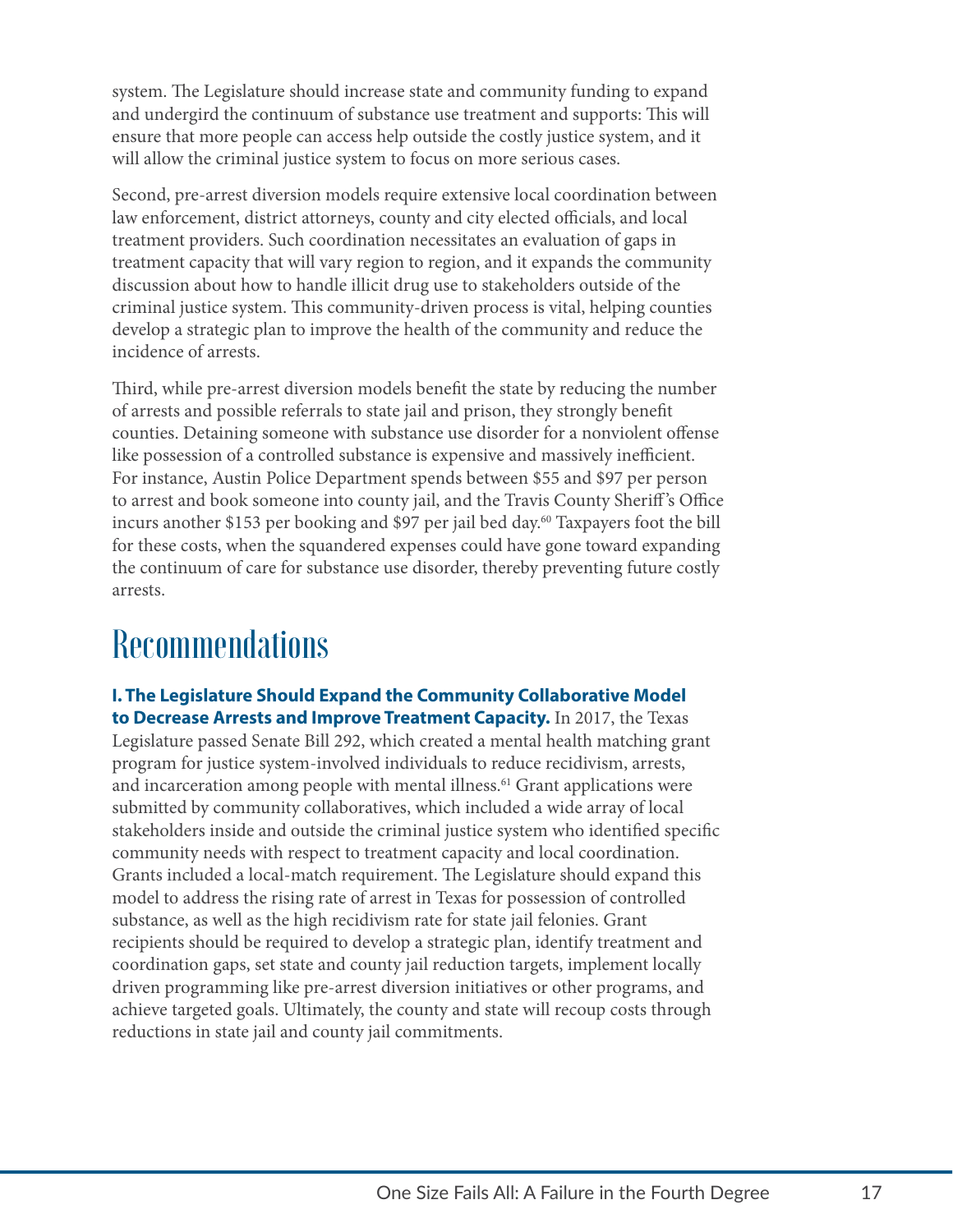#### **II. The Legislature Should Provide Additional Funding to Support Pretrial Initiatives, Such as Responsive Interventions for Change (RIC).**

In areas where *pre-arrest* diversion programs are not implemented, it is critical to improve local pretrial systems to ensure that people are not sitting unnecessarily in jail but are still held accountable, and that they have access to needed programs and services.

- *a. Texas should provide Diversion Program funding grant funds available from TDCJ's Community Justice Assistance Division (CJAD) — to help counties implement core pretrial intervention strategies, including:*
	- Rapid referral to a specialty docket when someone is arrested for a state jail felony, and quick placement into pretrial programming or deferred adjudication. The longer someone waits in jail, the more likely it is that he or she will be committed to county or state jail instead of treatment and community supervision. Grant funds should include stipulations that courts achieve the following goals:
		- Reduce defendants' length of confinement in county jail during the pretrial phase;
		- Reduce the number of state and county jail commitments;
		- Reduce the number of probation revocations;
		- Reduce the overall length of probation supervision; and
		- Eliminate racial disparities in pretrial confinement, access to treatment services, and sentencing/revocation outcomes.
	- Connection with peer recovery coaches to help defendants on the path to recovery.
	- Access to community-based treatment or community supervision regardless of the number of prior offenses.
	- Implementation of Core Correctional Practices in the supervision of people charged with state jail felonies.
	- An opportunity for defendants to have their charges dropped upon successful completion of the program.
- *b. Separately, the Legislature should adequately fund the supervision of defendants placed in pretrial intervention programs for state jail felonies:*  Current statute allows CJAD to provide discretionary grant funding to probation departments to develop and operate pretrial intervention programs.[62](#page-24-13) This funding currently amounts to \$2.5 million per year through the end of 2019, allowing CJAD to support a very limited number of pretrial programs.<sup>63</sup> The Legislative Budget Board should include defendants in pretrial intervention programs in the total number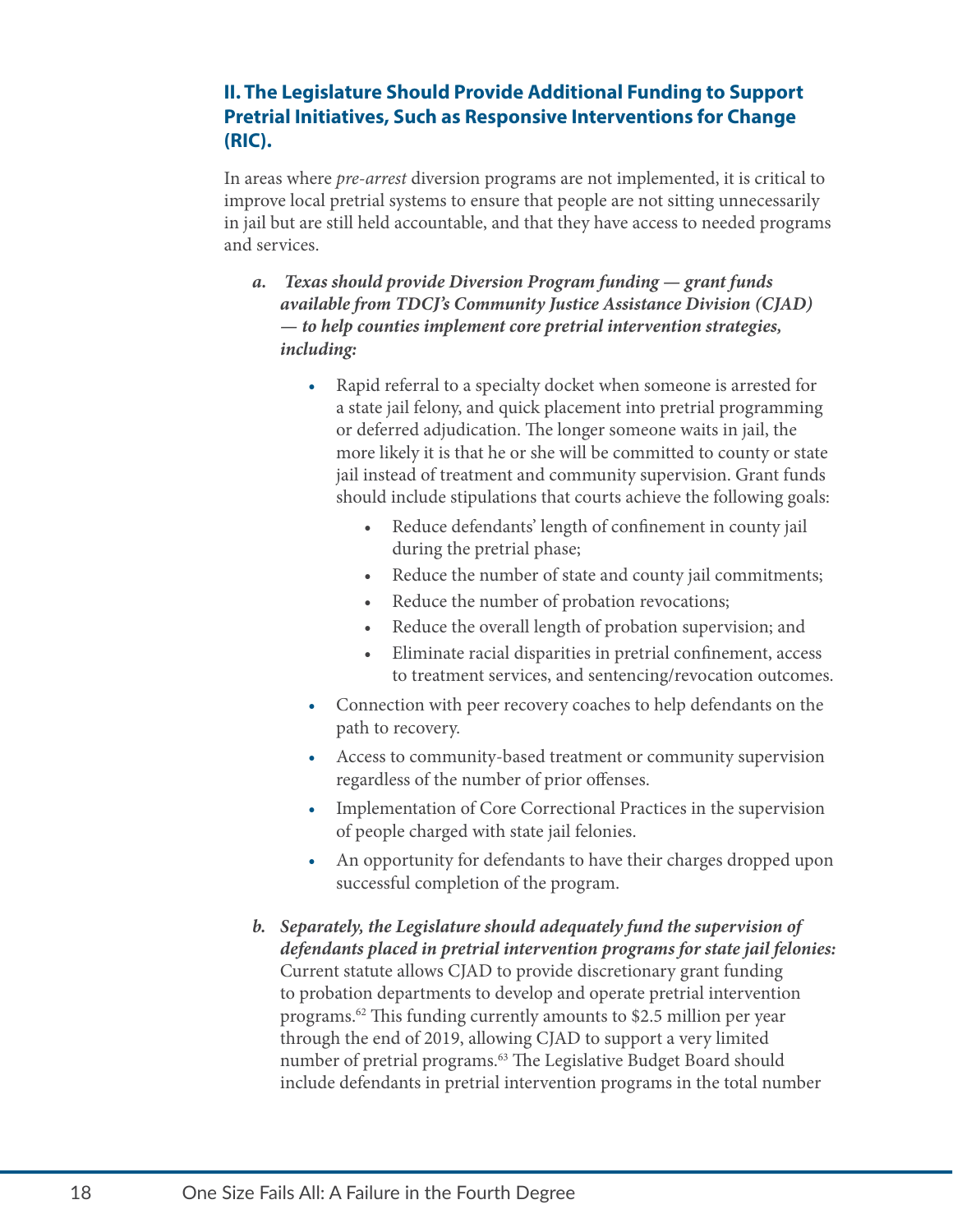of individuals needing supervision when considering TDCJ's biannual "Basic Supervision Funding" line item, and the State should fund pretrial supervision clients at the same rate as probation clients.

**III. The Legislature Should Fund the Reentry Pilot to Improve Employment Prospects.** In 2017, the Texas Legislature passed House Bill 3130,<sup>64</sup> which created a pilot program allowing courts to sentence people to short-term confinement in a state jail (with a minimum 90-day term), followed by 90 days in a communitybased vocational/cognitive behavioral program, and another 90 days of community supervision. This promising model addresses many of the limitations of the state jail system by ensuring that people receive meaningful programming and assistance with job placement, followed by supervision within the community to promote accountability and stability. The pilot closely models the original intent of the state jail model; however, it was not funded during Texas' 2017 Legislative Session. A reasonable investment from the Legislature will help pilot counties realize the many benefits of the program, especially reductions in costly recidivism.

#### **IV. The Legislature Should Improve Rehabilitative Services Within State Jails and Promote Post-Release Reentry Support.** The recommendations

listed above provide a strong blueprint for safely reducing state jail populations. But people will still be sent to state jail, and it is imperative that they receive meaningful services while incarcerated, followed by reentry support. The Texas Legislature should provide additional funding to TDCJ to augment vocational and substance use services within state jails, as well as funding for reentry support before and after release. The Legislature should also fund reentry case management for people in state jail who will require mental health services within the community upon release.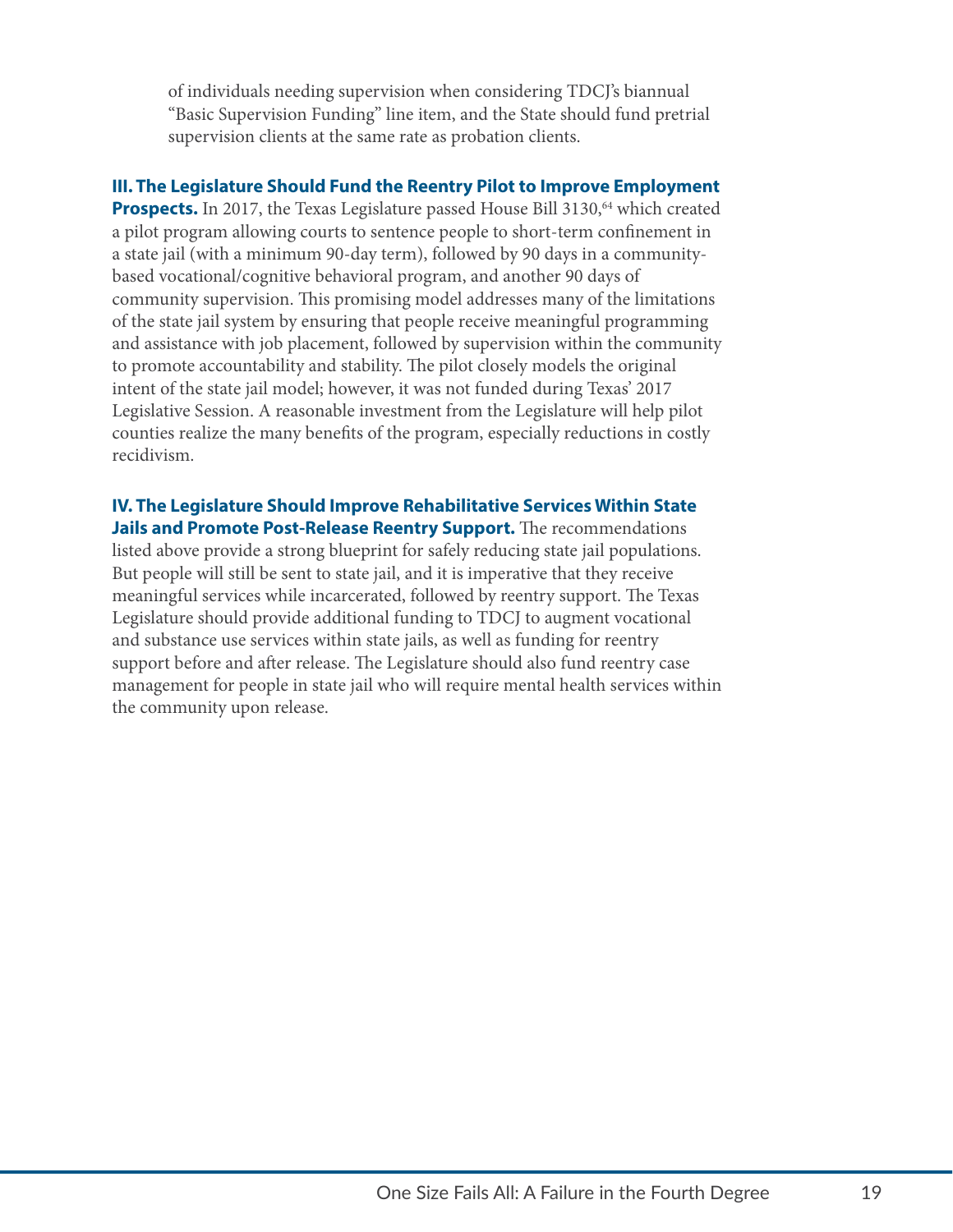| <b>State Jail Felonies</b><br>$\Box$<br>esponses<br>$\approx$ | referred to appropriate<br>services and treatments<br>based in the public-health<br>community, which increases<br>likelihood of stability without<br>stigma of arrest or lifelong<br>collateral consequences of<br>Individual immediately<br><b>PUBLIC HEALTH<br/>RESPONSE</b><br>pre-booking diversion<br>programs<br>conviction.<br>Pre-arrest/                                                                                                                                                                                                                                                                                                                                                                                                                                                                                                                                                                   | nviction                                                                                                                                                                                                                                                                                                                                                                                                                                                                                                                                                                          |
|---------------------------------------------------------------|---------------------------------------------------------------------------------------------------------------------------------------------------------------------------------------------------------------------------------------------------------------------------------------------------------------------------------------------------------------------------------------------------------------------------------------------------------------------------------------------------------------------------------------------------------------------------------------------------------------------------------------------------------------------------------------------------------------------------------------------------------------------------------------------------------------------------------------------------------------------------------------------------------------------|-----------------------------------------------------------------------------------------------------------------------------------------------------------------------------------------------------------------------------------------------------------------------------------------------------------------------------------------------------------------------------------------------------------------------------------------------------------------------------------------------------------------------------------------------------------------------------------|
|                                                               | Positive Outcomes for Individuals, Families,<br>and Communities<br><b>Increased Access to Treatment and Services</b><br>Worthwhile Investment in Healthy<br>Communities<br>Defendant receives<br>specialized pretrial treatment<br>sults<br><b>An essential program to reduce length of pretrial incarceration while</b><br><b>improving outcomes</b><br>Defendant assessed for eligibility to be released to participate in<br>pretrial programs that provide need-based treatment.<br>C <sub>1</sub> in <b>dismissa c</b> <sub>1</sub><br>and assistance with arrest<br>expunction, and individual<br>is restored to community.<br>Unsuccessful completion<br>Chauccessful completion<br>For People with No Prior<br>Offenses<br>ccessful completion resu<br>in dismissal of charge<br>INTERVENTION<br>vision<br>PRETRIAL<br>results in charges<br>sentencing.<br>RAPID PRETRIAL ASSESSMENT<br>$\mathbb{R}$<br>šĭ | no further criminal justice system involvement; however, individuals still have<br>Individual immediately referred to community-based services, which<br>reases likelihood of stability without stigma of arrest or lifelong collateral<br><b>Pre-arrest/pre-booking diversion programs</b><br>The best strategy to address substance use and mental health issues is to<br>keep people from entering the criminal justice system at all. Pre-arrest/<br>pre-booking diversion programs<br><b>PUBLIC HEALTH RESPONSE:</b><br>$\alpha$ f co<br>quenc<br>$\overline{m}$<br>increase |
|                                                               | POTENTIAL OUTCOMES<br>Defendant receives specialized<br>pretrial treatment and<br>For People with Prior Offenses<br>Successful completion results<br>in dismissal of charge<br>and individual is able to<br>be restored to community.<br>Unsuccessful completion<br>results in charges and<br>results in charges and<br>sentencing.<br>ADJUDICATION<br><b>DEFERRED</b><br>supervision.                                                                                                                                                                                                                                                                                                                                                                                                                                                                                                                              | 드.<br>Note: Additionally, defendants have the possibility of not being convicted, which is a decision resulting record of arrest or charges that may reduce opportunities to be fully restored to the community.<br>Supervised access to treatment and services with some services with some opportunity to be fully restored to community.<br>CONVICTION:<br>POTENTIAL<br>FOR NO                                                                                                                                                                                                 |
|                                                               | PRETRIAL RELEASE<br>If able to pay to bond<br>out, defendant can return<br>home until sentencing.<br>$\frac{rest}{160}$<br>sthy<br>s/he<br>$\circ$<br>Defendant is able to<br>return to work, keep<br>housing, and support<br>family.<br>E                                                                                                                                                                                                                                                                                                                                                                                                                                                                                                                                                                                                                                                                          | with challenging probation terms and<br>$26\%$ likelihood of ${\tt revocation}$ within<br>CONVICTION:<br><sup>171</sup><br>up to 5 years,<br><i>r</i> ith challenging<br>Placed on<br>community<br>supervision for<br>3 years.                                                                                                                                                                                                                                                                                                                                                    |
|                                                               | community reduces<br>likelihood of lengthy<br>incarceration, but s/h<br>continues to have arre<br>record and potential f<br>incarceration.<br>ncreased Waste and Cost to Taxpayer<br>Reduced Access to Treatment<br>Harmful Outcomes for Individuals,<br>Families, and Communities<br>Defendant's rele<br><b>CRIMINAL JUSTICE RESPONSE</b><br>Arrest/booking and time in jail<br>incarce                                                                                                                                                                                                                                                                                                                                                                                                                                                                                                                            | CONVICTION:<br>Sentenced under<br>Section 12.44 with<br>shortened county<br>in lime (likely<br>ime served")<br>"ime served")<br>and no access to<br>treatment.                                                                                                                                                                                                                                                                                                                                                                                                                    |
|                                                               | in jail during pretrial<br>phase increases likelihood<br>of sentencing to state jail<br>and reduced treatment<br>If unable to pay to bond<br>out, defendant stays in $% \left\vert \cdot \right\rangle$<br>Increased length of time<br>INCARCERATION<br>Loss of employment,<br>loss of housing, family<br>separation<br>Consequences:<br>PRETRIAL<br>options.<br>$\overline{a}$<br>E                                                                                                                                                                                                                                                                                                                                                                                                                                                                                                                                | Sentenced to time<br>in state jail with<br>potential for longer<br>incarceration with<br>imited access to<br>CONVICTION:<br>treatment.                                                                                                                                                                                                                                                                                                                                                                                                                                            |
|                                                               | One Size Fails All: A Failure in the Fourth Degree<br>20                                                                                                                                                                                                                                                                                                                                                                                                                                                                                                                                                                                                                                                                                                                                                                                                                                                            |                                                                                                                                                                                                                                                                                                                                                                                                                                                                                                                                                                                   |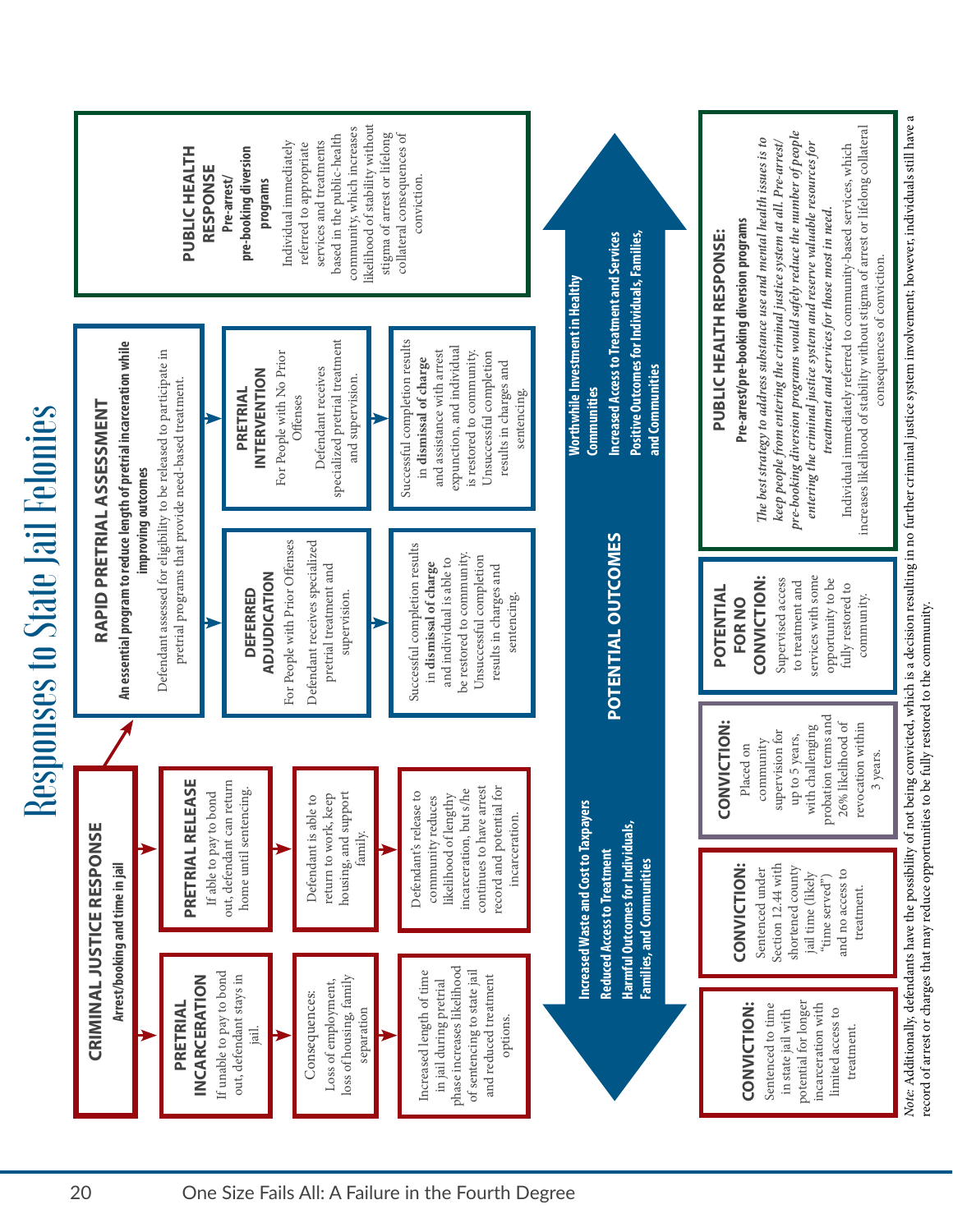## Endnotes

- <span id="page-23-0"></span>1. Allen Place, Former Texas House Representative, and Sponsor of the Legislation Creating the State Jail System, interview with author, December 2017.
- <span id="page-23-1"></span>2. SB 1067 (73R), Whitmire/ Place, [https://capitol.texas.](https://capitol.texas.gov/BillLookup/History.aspx?LegSess=73R&Bill=SB1067) [gov/BillLookup/History.](https://capitol.texas.gov/BillLookup/History.aspx?LegSess=73R&Bill=SB1067) [aspx?LegSess=73R&Bill=SB1067](https://capitol.texas.gov/BillLookup/History.aspx?LegSess=73R&Bill=SB1067).
- <span id="page-23-2"></span>3. Allen Place interview.
- <span id="page-23-3"></span>4. Allen Place interview.
- <span id="page-23-4"></span>Texas Department of Criminal Justice (TDCJ), Statistical Report FY 2016, 34. [https://www.tdcj.state.](https://www.tdcj.state.tx.us/documents/Statistical_Report_FY2016.pdf) [tx.us/documents/Statistical\\_Report\\_](https://www.tdcj.state.tx.us/documents/Statistical_Report_FY2016.pdf) [FY2016.pdf.](https://www.tdcj.state.tx.us/documents/Statistical_Report_FY2016.pdf)
- <span id="page-23-5"></span>Legislative Budget Board Staff, *Statewide Criminal and Juvenile Justice Recidivism and Revocations Rates*, January 2017. [http://www.lbb.](http://www.lbb.state.tx.us/Documents/Publications/Policy_Report/3138_Stwide_Crim_Just_Recid_Revoc.pdf) [state.tx.us/Documents/Publications/](http://www.lbb.state.tx.us/Documents/Publications/Policy_Report/3138_Stwide_Crim_Just_Recid_Revoc.pdf) [Policy\\_Report/3138\\_Stwide\\_Crim\\_](http://www.lbb.state.tx.us/Documents/Publications/Policy_Report/3138_Stwide_Crim_Just_Recid_Revoc.pdf) [Just\\_Recid\\_Revoc.pdf.](http://www.lbb.state.tx.us/Documents/Publications/Policy_Report/3138_Stwide_Crim_Just_Recid_Revoc.pdf)
- <span id="page-23-6"></span>7. HB 2649 (82R), by Allen/Ellis, [https://](https://capitol.texas.gov/BillLookup/History.aspx?LegSess=82R&Bill=HB2649) [capitol.texas.gov/BillLookup/History.](https://capitol.texas.gov/BillLookup/History.aspx?LegSess=82R&Bill=HB2649) [aspx?LegSess=82R&Bill=HB2649](https://capitol.texas.gov/BillLookup/History.aspx?LegSess=82R&Bill=HB2649).
- <span id="page-23-7"></span>8. Data received by Texas Department of Criminal Justice, January 2017.
- <span id="page-23-8"></span>9. TDCJ, Statistical Report FY 2016, 2.
- <span id="page-23-9"></span>10. Data received by the Texas Department of Criminal Justice, August 2018.
- <span id="page-23-10"></span>11. Texas Department of Criminal Justice, Unit Directory, [http://tdcj.](http://tdcj.state.tx.us/unit_directory/) [state.tx.us/unit\\_directory/.](http://tdcj.state.tx.us/unit_directory/)
- <span id="page-23-11"></span>12. Texas Department of Criminal Justice, State Jail Receives May 2017– April 2018, Data Request Received August 2018.
- <span id="page-23-12"></span>13. Matthew L. Hiller et al., Prison Based Substance Use Treatment, Residential Aftercare and Recidivism, *Addiction* (1999), 94(6), 834.
- <span id="page-23-13"></span>14. Texas Department of Criminal Justice, *Legislative Appropriations Request for Fiscal Years 2018 and 2019*, August 26, 2019, 224.
- <span id="page-23-14"></span>15. Jennifer E. Johnson et al., "Provider Experiences with Prison Care and Aftercare for Women with Co-Occurring Mental Health and Substance Use Disorders: Treatment, Resource, and Systems Integration Challenges," The Journal of Behavioral Health Services & Research, October 2015, Vol. 42, Issue 4, 417–436.
- <span id="page-23-15"></span>16. Johnson, "Provider Experiences with Prison Aftercare."
- <span id="page-23-16"></span>17. Biennial Report of the Texas Correctional Office on Offenders with Medical or Mental Impairments, FY 2015 –2016, 8, [http://tdcj.state.](http://tdcj.state.tx.us/documents/rid/TCOOMMI_Biennial_Report_2017.pdf) [tx.us/documents/rid/TCOOMMI\\_](http://tdcj.state.tx.us/documents/rid/TCOOMMI_Biennial_Report_2017.pdf) [Biennial\\_Report\\_2017.pdf](http://tdcj.state.tx.us/documents/rid/TCOOMMI_Biennial_Report_2017.pdf).
- <span id="page-23-17"></span>18. TDCJ, FY 2016 Statistical Report, 34.
- <span id="page-23-18"></span>19. Office of Court Administration, Court Activity Database, Dispositions— 2013–2017.
- <span id="page-23-19"></span>20. Office of Court Administration, Court Activity Database, Dispositions— 2013–2017.
- <span id="page-23-20"></span>21. Section 12.35 (a) , Penal Code
- <span id="page-23-21"></span>22. Section 12.44, Penal Code
- <span id="page-23-22"></span>23. Office of Court Administration, Court Activity Database, Dispositions—2013–2017.
- <span id="page-23-23"></span>24. Texas Department of Criminal Justice, SJF Community Supervision Placements for SJ Felonies May 2017– April 2018, Data Request Received August 2018.
- <span id="page-23-24"></span>25. Legislative Budget Board, *Statewide Criminal and Juvenile Justice Recidivism and Revocation Rates*, January 2017, 25, [http://www.lbb.](http://www.lbb.state.tx.us/Documents/Publications/Policy_Report/3138_Stwide_Crim_Just_Recid_Revoc.pdf) [state.tx.us/Documents/Publications/](http://www.lbb.state.tx.us/Documents/Publications/Policy_Report/3138_Stwide_Crim_Just_Recid_Revoc.pdf) [Policy\\_Report/3138\\_Stwide\\_Crim\\_](http://www.lbb.state.tx.us/Documents/Publications/Policy_Report/3138_Stwide_Crim_Just_Recid_Revoc.pdf) [Just\\_Recid\\_Revoc.pdf.](http://www.lbb.state.tx.us/Documents/Publications/Policy_Report/3138_Stwide_Crim_Just_Recid_Revoc.pdf)
- <span id="page-23-25"></span>26. Texas Department of Criminal Justice, *Report to the Governor and Legislative Budget Board on the Monitoring of Community Supervision Diversion Funds*, December 1, 2016, 18-19, [https://www.tdcj.state.tx.us/](https://www.tdcj.state.tx.us/documents/cjad/CJAD_Monitoring_of_DP_Reports_2016_Report_To_Governor.pdf) [documents/cjad/CJAD\\_Monitoring\\_](https://www.tdcj.state.tx.us/documents/cjad/CJAD_Monitoring_of_DP_Reports_2016_Report_To_Governor.pdf) [of\\_DP\\_Reports\\_2016\\_Report\\_To\\_](https://www.tdcj.state.tx.us/documents/cjad/CJAD_Monitoring_of_DP_Reports_2016_Report_To_Governor.pdf) [Governor.pdf.](https://www.tdcj.state.tx.us/documents/cjad/CJAD_Monitoring_of_DP_Reports_2016_Report_To_Governor.pdf)
- <span id="page-23-26"></span>27. Calculated by taking the percent terminated in each age group (multiplying the number of placements by percent terminated by two years), and then calculating the number terminated by the percent terminated due to revocation, and summed the revocations and divided by the sum of placements.
- <span id="page-23-27"></span>28. Texas Department of Criminal Justice (TDCJ), *Report to the Governor and Legislative Budget Board on the Monitoring of Community Supervision and Diversion Funds*, December 1, 2017, 8, [https://www.tdcj.state.tx.us/](https://www.tdcj.state.tx.us/documents/cjad/CJAD_Monitoring_of_DP_Reports_2017_Report_To_Governor.pdf) documents/cjad/CJAD\_Monitoring [of\\_DP\\_Reports\\_2017\\_Report\\_To\\_](https://www.tdcj.state.tx.us/documents/cjad/CJAD_Monitoring_of_DP_Reports_2017_Report_To_Governor.pdf) [Governor.pdf.](https://www.tdcj.state.tx.us/documents/cjad/CJAD_Monitoring_of_DP_Reports_2017_Report_To_Governor.pdf)
- <span id="page-23-28"></span>29. According the Texas Department of Criminal Justice Statistical Report for 2016 there were 67,492 people sent to prison or state jail in 2016. (Available here: [https://www.tdcj.state.tx.us/](https://www.tdcj.state.tx.us/documents/Statistical_Report_FY2016.pdf) [documents/Statistical\\_Report\\_](https://www.tdcj.state.tx.us/documents/Statistical_Report_FY2016.pdf) [FY2016.pdf,](https://www.tdcj.state.tx.us/documents/Statistical_Report_FY2016.pdf) see page 2).
- <span id="page-23-29"></span>30. TDCJ, *Report to the Governor*, December 1, 2017, 8–9. Calculated by dividing the total revocations for technical reasons by the total revocations.
- <span id="page-23-30"></span>31. Article 42A.553, Code of Criminal Procedure, Minimum and Maximum Periods of Community Supervision; Extension.
- <span id="page-23-31"></span>32. Office of Court Administration, Court Activity Database, District Court Drug Possession and Theft Dispositions, 2013–2017.
- <span id="page-23-32"></span>33. Jaeok Kim, "Unpacking Pretrial Detention: An Examination of Patterns and Predictors of Readmissions," *Criminal Justice Policy Review*, May 10, 2018, Vol. 29 (6-7), 664.
- <span id="page-23-33"></span>34. Lori Brusman et al., "Examination of an Intervention to Address Jail Overcrowding," *American Criminological Society*, November 2017.
- <span id="page-23-34"></span>35. Brusman, "Examination of Intervention."
- <span id="page-23-35"></span>36. Substance Abuse and Mental Health Services Administration, *Peers Supporting Recovery from Substance Use Disorders*, [https://www.samhsa.](https://www.samhsa.gov/sites/default/files/programs_campaigns/brss_tacs/peers-supporting-recovery-substance-use-disorders-2017.pdf) [gov/sites/default/files/programs\\_](https://www.samhsa.gov/sites/default/files/programs_campaigns/brss_tacs/peers-supporting-recovery-substance-use-disorders-2017.pdf) [campaigns/brss\\_tacs/peers](https://www.samhsa.gov/sites/default/files/programs_campaigns/brss_tacs/peers-supporting-recovery-substance-use-disorders-2017.pdf)[supporting-recovery-substance-use](https://www.samhsa.gov/sites/default/files/programs_campaigns/brss_tacs/peers-supporting-recovery-substance-use-disorders-2017.pdf)[disorders-2017.pdf.](https://www.samhsa.gov/sites/default/files/programs_campaigns/brss_tacs/peers-supporting-recovery-substance-use-disorders-2017.pdf)
- <span id="page-23-36"></span>37. Ellen L. Bassuk et al., "Peer-Delivered Recovery Support Services for Addictions in the United States: A Systematic Review," *Journal of Substance Abuse Treatment*, Vol. 63 (2016) 7.
- <span id="page-23-37"></span>38. Brusman, "Examination of Intervention."
- <span id="page-23-38"></span>39. Ryan Labrecque et al., "Probation and Parole Officer Adherence to the Core Correctional Practices: An Evaluation of 755 Offender-Officer Interactions," *Advancing Practices*, 3, 20-23. [https://www.researchgate.net/](https://www.researchgate.net/publication/305005464_Probation_and_parole_officer_adherence_to_the_core_correctional_practices_An_evaluation_of_755_offender-officer_interactions) [publication/305005464\\_Probation\\_](https://www.researchgate.net/publication/305005464_Probation_and_parole_officer_adherence_to_the_core_correctional_practices_An_evaluation_of_755_offender-officer_interactions) [and\\_parole\\_officer\\_adherence\\_to\\_](https://www.researchgate.net/publication/305005464_Probation_and_parole_officer_adherence_to_the_core_correctional_practices_An_evaluation_of_755_offender-officer_interactions) [the\\_core\\_correctional\\_practices\\_](https://www.researchgate.net/publication/305005464_Probation_and_parole_officer_adherence_to_the_core_correctional_practices_An_evaluation_of_755_offender-officer_interactions) [An\\_evaluation\\_of\\_755\\_offender](https://www.researchgate.net/publication/305005464_Probation_and_parole_officer_adherence_to_the_core_correctional_practices_An_evaluation_of_755_offender-officer_interactions)[officer\\_interactions](https://www.researchgate.net/publication/305005464_Probation_and_parole_officer_adherence_to_the_core_correctional_practices_An_evaluation_of_755_offender-officer_interactions).
- <span id="page-23-39"></span>40. Brusman, "Examination of Intervention'
- <span id="page-23-40"></span>41. Brusman, "Examination of Intervention."
- <span id="page-23-41"></span>42. Office of Court Administration, Court Activity Database, District Court Drug Possession Dispositions  $2016 - 2 - 17$ .
- <span id="page-23-42"></span>43. Office of Court Administration, Court Activity Database, District Court Drug Possession Dispositions 2016—2–17.
- <span id="page-23-43"></span>44. Substance Abuse and Mental Health Services Administration, *Substance Use Disorders*, [https://www.samhsa.](https://www.samhsa.gov/disorders/substance-use) [gov/disorders/substance-use](https://www.samhsa.gov/disorders/substance-use).
- <span id="page-23-44"></span>45. National Institutes of Health (NIH), *10 Percent of U.S. Adults Have Drug Use Disorder at Some Point in Their Lives*, [https://www.nih.gov/news](https://www.nih.gov/news-events/news-releases/10-percent-us-adults-have-drug-use-disorder-some-point-their-lives)[events/news-releases/10-percent-us](https://www.nih.gov/news-events/news-releases/10-percent-us-adults-have-drug-use-disorder-some-point-their-lives)[adults-have-drug-use-disorder-some](https://www.nih.gov/news-events/news-releases/10-percent-us-adults-have-drug-use-disorder-some-point-their-lives)[point-their-lives](https://www.nih.gov/news-events/news-releases/10-percent-us-adults-have-drug-use-disorder-some-point-their-lives).
- <span id="page-23-45"></span>46. The Council of State Governments, [http://knowledgecenter.csg.org/kc/](http://knowledgecenter.csg.org/kc/content/drug-abuse-states-treatment) [content/drug-abuse-states-treatment.](http://knowledgecenter.csg.org/kc/content/drug-abuse-states-treatment)
- <span id="page-23-46"></span>47. NIH, *10 Percent of U.S. Adults Have Drug Use Disorder*.
- <span id="page-23-47"></span>48. Texas Health and Human Services Commission, Data Request, September 2017.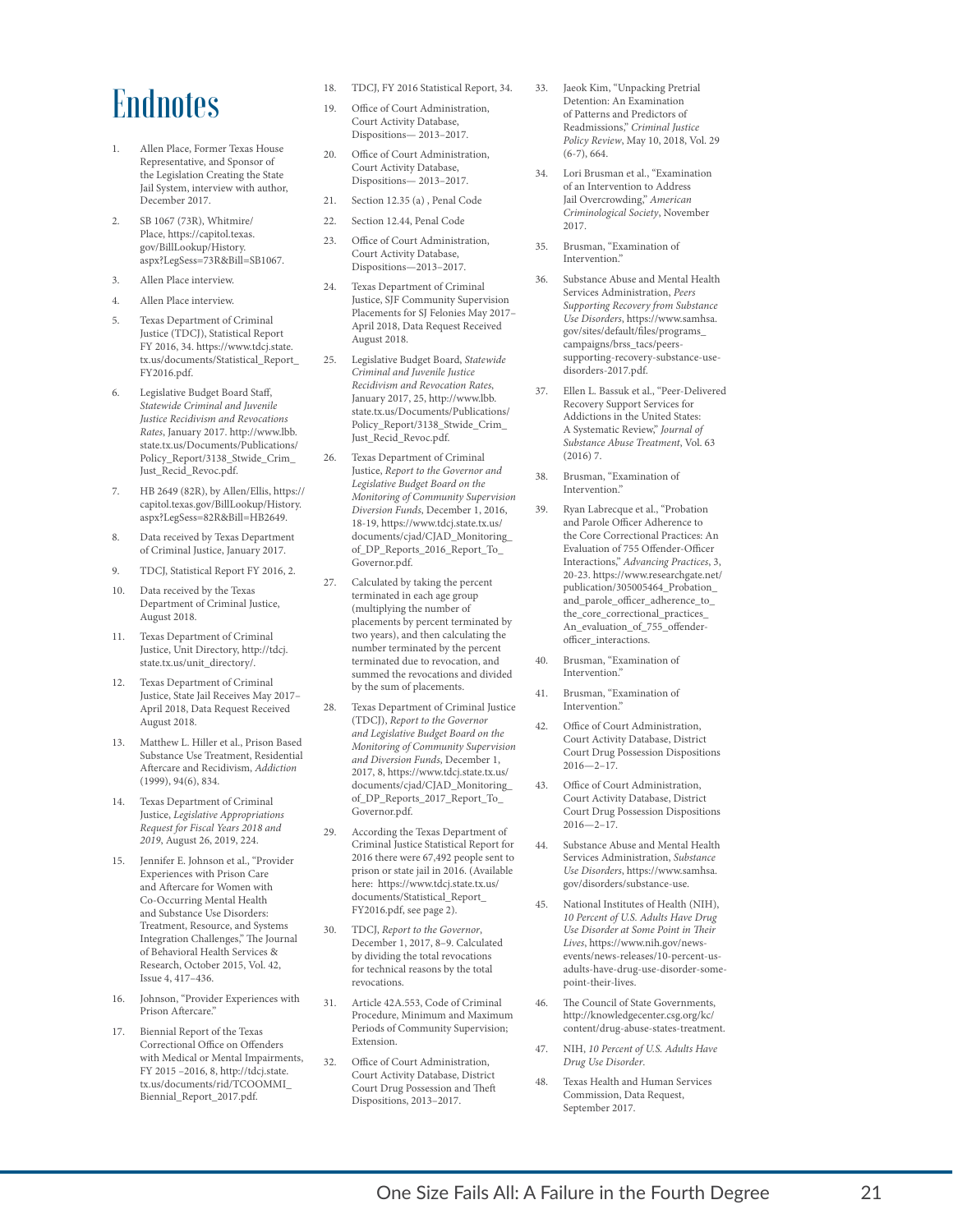- <span id="page-24-0"></span>49. Mary Ann Priester et al., "Treatment Access Barriers and Disparities Among Individuals with Co-Occurring Mental Health and Substance Use Disorders: An Integrative Literature Review," *Journal of Substance Abuse Treatment* (2016), Vol. 61, 55.
- <span id="page-24-1"></span>50. Jaime L. Winn et al., "Housing Assistance and Case Management: Improving Access to Substance Use Disorder Treatment for Homeless Veterans," *Psychological Services* (2013), Vol. 10, No. 2, 238.
- <span id="page-24-2"></span>51. National Coalition for the Homeless, *Substance Abuse and Homelessness*, July 2009, [http://www.](http://www.nationalhomeless.org/factsheets/addiction.pdf) [nationalhomeless.org/factsheets/](http://www.nationalhomeless.org/factsheets/addiction.pdf) [addiction.pdf.](http://www.nationalhomeless.org/factsheets/addiction.pdf)
- <span id="page-24-3"></span>52. Austin Travis County Integral Care, *Travis County Plan*, 40.
- <span id="page-24-4"></span>53. Substance Use Disorder Coalition, *Recommendation for House Select Committee on Opioids and Substance Use Disorder*, 4, [https://www.texascjc.](https://www.texascjc.org/system/files/publications/SUDC%20Recommendations%20for%20Interim%20Select%20Committee%20on%20Opioids%20%28Aug%202018%29.pdf) [org/system/files/publications/](https://www.texascjc.org/system/files/publications/SUDC%20Recommendations%20for%20Interim%20Select%20Committee%20on%20Opioids%20%28Aug%202018%29.pdf) [SUDC%20Recommendations%20](https://www.texascjc.org/system/files/publications/SUDC%20Recommendations%20for%20Interim%20Select%20Committee%20on%20Opioids%20%28Aug%202018%29.pdf) [for%20Interim%20Select%20](https://www.texascjc.org/system/files/publications/SUDC%20Recommendations%20for%20Interim%20Select%20Committee%20on%20Opioids%20%28Aug%202018%29.pdf) [Committee%20on%20Opioids%20](https://www.texascjc.org/system/files/publications/SUDC%20Recommendations%20for%20Interim%20Select%20Committee%20on%20Opioids%20%28Aug%202018%29.pdf) [%28Aug%202018%29.pdf](https://www.texascjc.org/system/files/publications/SUDC%20Recommendations%20for%20Interim%20Select%20Committee%20on%20Opioids%20%28Aug%202018%29.pdf).
- <span id="page-24-5"></span>54. Center for Public Policy Priorities, *HHSC Reports Substance Use Disorder Treatment in Texas Medicaid is Working*, February 6, 2018, [http://](http://bettertexasblog.org/2018/02/hhsc-reports-substance-use-disorder-treatment-texas-medicaid-working/) [bettertexasblog.org/2018/02/hhsc](http://bettertexasblog.org/2018/02/hhsc-reports-substance-use-disorder-treatment-texas-medicaid-working/)[reports-substance-use-disorder](http://bettertexasblog.org/2018/02/hhsc-reports-substance-use-disorder-treatment-texas-medicaid-working/)[treatment-texas-medicaid-working/](http://bettertexasblog.org/2018/02/hhsc-reports-substance-use-disorder-treatment-texas-medicaid-working/).
- <span id="page-24-6"></span>55. Office of Court Administration, Court Activity Database, *District Criminal Court Dispositions*, 2013–2017.
- <span id="page-24-7"></span>56. William Kelly, *Criminal Justice at the Crossroads: Transforming Crime and Punishment*, Columbia University Press, New York, 2015, ebook location 5014.
- <span id="page-24-8"></span>57. LEAD National Support Bureau, LEAD: Advancing Criminal Justice Reform in 2018, [https://www.](https://www.leadbureau.org/) [leadbureau.org/](https://www.leadbureau.org/).
- <span id="page-24-9"></span>58. Susan E. Collins et al., "Seattle's Law Enforcement Assisted Diversion (LEAD): Program Effects on Recidivism Outcomes," *Evaluation and Program Planning*, 64 (2017), 49–56, [https://docs.](https://docs.wixstatic.com/ugd/6f124f_f4eed992eaff402f88ddb4a649a9f5e6.pdf) [wixstatic.com/ugd/6f124f\\_](https://docs.wixstatic.com/ugd/6f124f_f4eed992eaff402f88ddb4a649a9f5e6.pdf) [f4eed992eaff402f88ddb4a649a9f5e6.](https://docs.wixstatic.com/ugd/6f124f_f4eed992eaff402f88ddb4a649a9f5e6.pdf) [pdf](https://docs.wixstatic.com/ugd/6f124f_f4eed992eaff402f88ddb4a649a9f5e6.pdf).
- <span id="page-24-10"></span>59. Texas Department of Public Safety, Data Request Received August 2018.
- <span id="page-24-11"></span>60. Austin Travis County Integral Care, *Travis County Plan for Substance Use Disorders*, 6, [http://](http://www.integralcare.org/wp-content/uploads/2017/09/150901_sud_report_6.pdf) [www.integralcare.org/wp-content/](http://www.integralcare.org/wp-content/uploads/2017/09/150901_sud_report_6.pdf) [uploads/2017/09/150901\\_sud\\_](http://www.integralcare.org/wp-content/uploads/2017/09/150901_sud_report_6.pdf) [report\\_6.pdf](http://www.integralcare.org/wp-content/uploads/2017/09/150901_sud_report_6.pdf).
- <span id="page-24-12"></span>61. Texas Health and Human Services Commission, *Behavioral Health Collaborative Matching Grant Programs*, September 2017, 3, [https://](https://hhs.texas.gov/reports/2017/09/behavioral-health-collaborative-matching-grant-programs) [hhs.texas.gov/reports/2017/09/](https://hhs.texas.gov/reports/2017/09/behavioral-health-collaborative-matching-grant-programs) [behavioral-health-collaborative](https://hhs.texas.gov/reports/2017/09/behavioral-health-collaborative-matching-grant-programs)[matching-grant-programs.](https://hhs.texas.gov/reports/2017/09/behavioral-health-collaborative-matching-grant-programs)
- <span id="page-24-13"></span>62. Texas Government Code, Section 509.011 (b) (1)
- <span id="page-24-14"></span>63. Legislative Budget Board, *General Appropriations Act, 2018–2019*, Article V, Public Safety and Criminal Justice, Texas Department of Criminal Justice Budget, Rider 65, V-22, [http://www.lbb.state.](http://www.lbb.state.tx.us/Documents/GAA/General_Appropriations_Act_2018-2019.pdf) [tx.us/Documents/GAA/General\\_](http://www.lbb.state.tx.us/Documents/GAA/General_Appropriations_Act_2018-2019.pdf) [Appropriations\\_Act\\_2018-2019.pdf.](http://www.lbb.state.tx.us/Documents/GAA/General_Appropriations_Act_2018-2019.pdf)
- <span id="page-24-15"></span>64. HB 3130 (85R), Parker/ Huffman, [https://capitol.](https://capitol.texas.gov/BillLookup/History.aspx?LegSess=85R&Bill=HB3130) [texas.gov/BillLookup/History.](https://capitol.texas.gov/BillLookup/History.aspx?LegSess=85R&Bill=HB3130) [aspx?LegSess=85R&Bill=HB3130](https://capitol.texas.gov/BillLookup/History.aspx?LegSess=85R&Bill=HB3130).